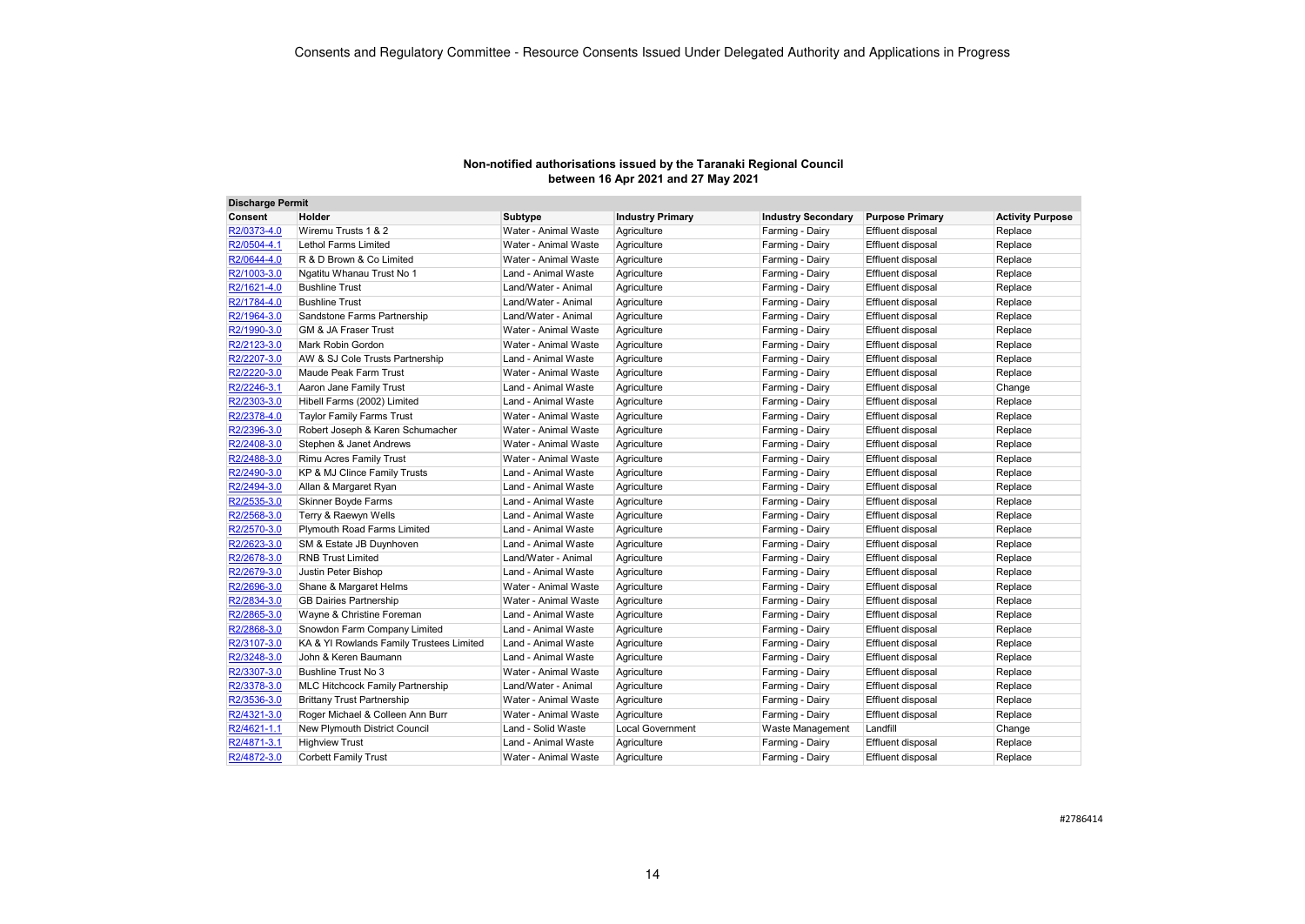| Non-notified authorisations issued by the Taranaki Regional Council |
|---------------------------------------------------------------------|
| between 16 Apr 2021 and 27 May 2021                                 |

| R2/5677-2.0             | <b>Streamside Farm Limited</b>      | Land - Animal Waste      | Agriculture                  | Farming - Poultry         | Effluent disposal                 | Replace                 |
|-------------------------|-------------------------------------|--------------------------|------------------------------|---------------------------|-----------------------------------|-------------------------|
| R2/5678-2.0             | <b>Streamside Farm Limited</b>      | Air - Agricultural       | Agriculture                  | Farming - Poultry         |                                   | Replace                 |
| R2/5976-2.0             | <b>Tegel Foods Limited</b>          | Land - Animal Waste      | Agriculture                  | Farming - Poultry         | Effluent disposal                 | Replace                 |
| R2/5977-2.0             | <b>Tegel Foods Limited</b>          | Air - Agricultural       | Agriculture                  | Farming - Poultry         |                                   | Replace                 |
| R2/6018-2.0             | Aviagen New Zealand Limited         | Land - Animal Waste      | Agriculture                  | Farming - Poultry         | Effluent disposal                 | Replace                 |
| R2/6056-2.0             | <b>Tegel Foods Limited</b>          | Land - Animal Waste      | Agriculture                  | Farming - Poultry         | Effluent disposal                 | Replace                 |
| R2/6057-2.0             | <b>Tegel Foods Limited</b>          | Air - Agricultural       | Agriculture                  | Farming - Poultry         |                                   | Replace                 |
| R2/6098-2.0             | Aviagen New Zealand Limited         | Land - Animal Waste      | Agriculture                  | Farming - Poultry         | Effluent disposal                 | Replace                 |
| R2/6622-2.0             | Popuanui Goats Limited              | Water - Animal Waste     | Agriculture                  | Farming - Goat            | Effluent disposal                 | Replace                 |
| R2/7431-2.0             | Longview Limited                    | Water - Animal Waste     | Agriculture                  | Farming - Dairy           | Effluent disposal                 | Replace                 |
| R2/9912-1.2             | <b>GJ Meredith Limited</b>          | Water - Stormwater       | Manufacturing and Processing | Scrap Metal/Wrecker       |                                   | Change                  |
| R2/10845-1.0            | Greymouth Petroleum Central Limited | Land - DWI               | Energy                       | Wellsite                  | <b>Exploration and Production</b> | <b>New</b>              |
| <b>Land Use Consent</b> |                                     |                          |                              |                           |                                   |                         |
| Consent                 | Holder                              | Subtype                  | <b>Industry Primary</b>      | <b>Industry Secondary</b> | <b>Purpose Primary</b>            | <b>Activity Purpose</b> |
| R2/10416-2.0            | Tree Awareness Management Limited   | Structure - Culvert      | Forestry                     |                           | Access                            | Replace                 |
| R2/10922-1.0            | Nigel & Susan Cromwell              | Disturb                  | <b>Property Development</b>  |                           | Construction                      | <b>New</b>              |
| R2/10924-1.0            | Berndt & Paul Partnership           | Forestry - Afforestation | Forestry                     |                           | <b>Forest Harvesting</b>          | <b>New</b>              |
| R2/10925-1.0            | lan & Jill Smith                    | Structure - Culvert      | <b>Property Development</b>  |                           | Access                            | <b>New</b>              |
| <b>Water Permit</b>     |                                     |                          |                              |                           |                                   |                         |
| Consent                 | <b>Holder</b>                       | Subtype                  | <b>Industry Primary</b>      | <b>Industry Secondary</b> | <b>Purpose Primary</b>            | <b>Activity Purpose</b> |
| R2/10915-1.0            | Greymouth Petroleum Central Limited | Take produced water      | Energy                       | Wellsite                  | <b>Exploration and Production</b> | <b>New</b>              |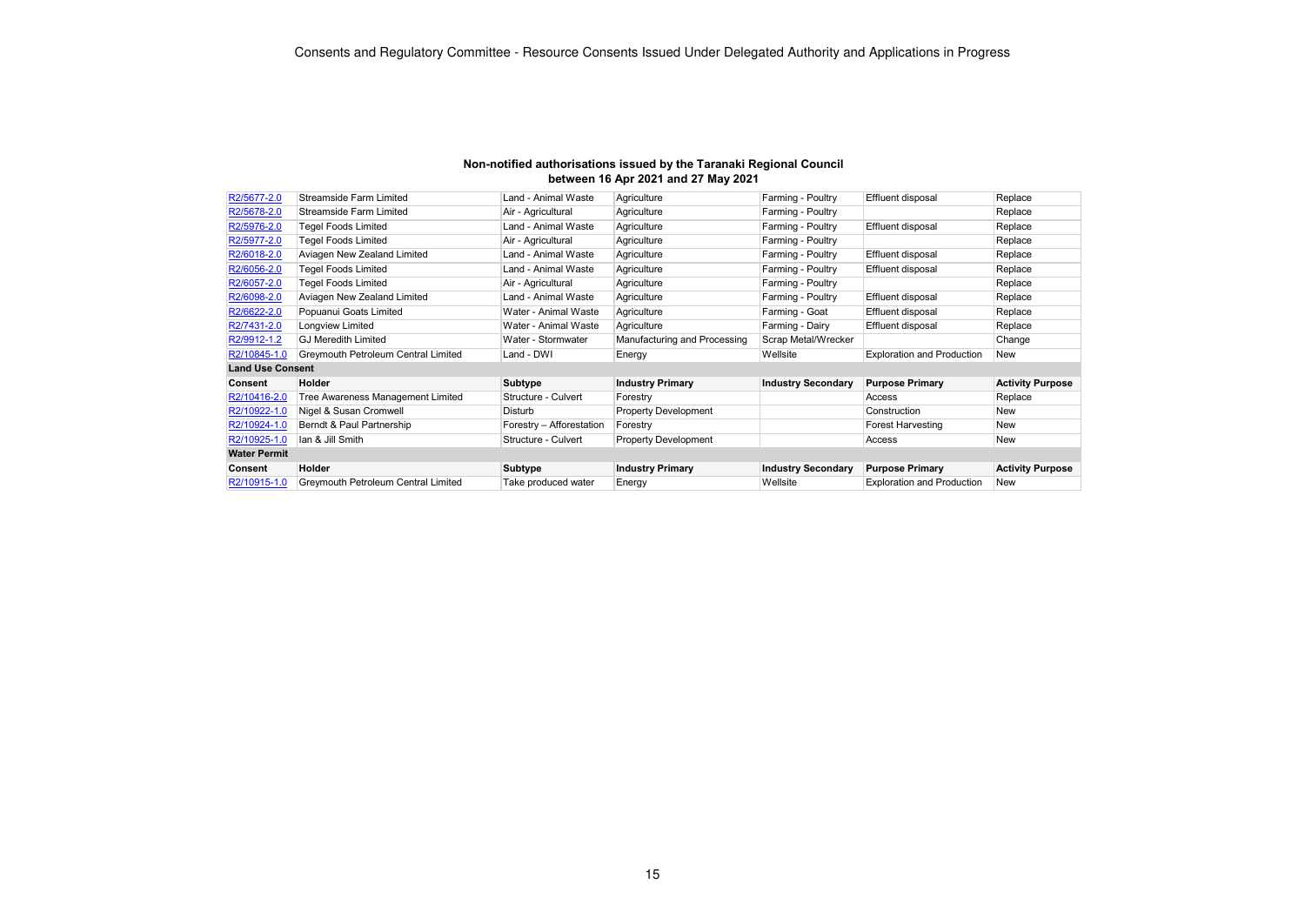| $R2/10845-1.0$                                              | Commencement Date: 16 Apr 2021                                     |
|-------------------------------------------------------------|--------------------------------------------------------------------|
|                                                             | Expiry Date: 01 Jun 2039                                           |
| Greymouth Petroleum Central Limited                         | Review Dates: Jun annually<br><b>Activity Class: Discretionary</b> |
| Location: Ngatoro-A wellsite, 561 Dudley<br>Road, Inglewood | <b>Application Purpose:</b> New                                    |

To discharge produced water, heat and/or hydrocarbons via deep well injection into the Mt Messenger Formation at the Ngatoro-A wellsite, at depths below 1200 mTVDss

#### **Rohe:**

Taranaki Te Atiawa

### **Engagement or consultation:**

| Te Kahui o Taranaki Trust<br>Te Kotahitanga o Te Atiawa Trust | Provided with application<br>Provided with application           |
|---------------------------------------------------------------|------------------------------------------------------------------|
| R2/10922-1.0                                                  | Commencement Date: 19 Apr 2021                                   |
| Nigel & Susan Cromwell                                        | Expiry Date: 01 Jun 2022<br><b>Activity Class: Non-complying</b> |
| Location: 8D Amy Way, Bell Block                              | <b>Application Purpose: New</b>                                  |

To undertake earthworks within 10 metres of a natural wetland including discharge of stormwater and sediment to land

#### **Rohe:**

Te Atiawa (Statutory Acknowledgement)

### **Engagement or consultation:**

### Te Kotahitanga o Te Atiawa Trust Comment on application received

*Do not oppose, subject to conditions*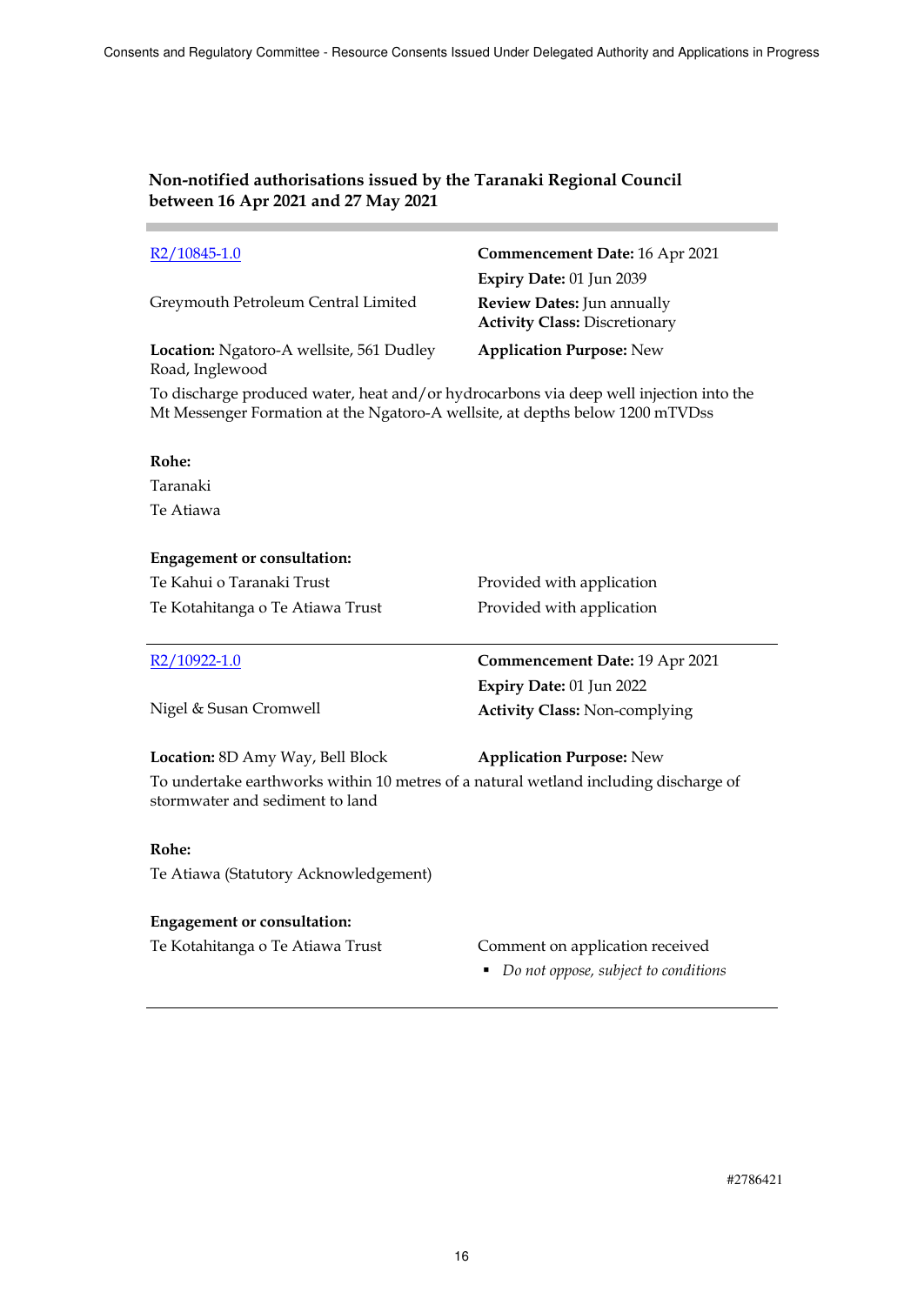| $R2/0373-4.0$                                                                                                                                                                | Commencement Date: 19 Apr 2021                                                  |  |
|------------------------------------------------------------------------------------------------------------------------------------------------------------------------------|---------------------------------------------------------------------------------|--|
|                                                                                                                                                                              | Expiry Date: 01 Dec 2044                                                        |  |
| Wiremu Trusts $1 < 2$                                                                                                                                                        | Review Dates: Jun 2026, Jun 2032, Jun 2038<br><b>Activity Class: Controlled</b> |  |
| Location: 241 Albert Road, Egmont Village                                                                                                                                    | <b>Application Purpose: Replace</b>                                             |  |
| To discharge farm dairy effluent onto land, and until 1 December 2022 after treatment in an<br>oxidation pond system and constructed drain, into an unnamed tributary of the |                                                                                 |  |

Waiwhakaiho River

### **Rohe:**

Taranaki (Statutory Acknowledgement) Te Atiawa (Statutory Acknowledgement)

### **Engagement or consultation:**

| New Plymouth District Council    | Provided with application |
|----------------------------------|---------------------------|
| Te Kahui o Taranaki Trust        | Provided with application |
| Te Kotahitanga o Te Atiawa Trust | Provided with application |

| $R2/2623-3.0$                                       | Commencement Date: 19 Apr 2021                                                  |
|-----------------------------------------------------|---------------------------------------------------------------------------------|
|                                                     | <b>Expiry Date: 01 Dec 2044</b>                                                 |
| SM & Estate JB Duynhoven                            | Review Dates: Jun 2026, Jun 2032, Jun 2038<br><b>Activity Class: Controlled</b> |
| <b>Location:</b> 1140 Junction Road, Egmont Village | <b>Application Purpose: Replace</b>                                             |
| To discharge farm dairy effluent onto land          |                                                                                 |
|                                                     |                                                                                 |
| Rohe:                                               |                                                                                 |
| Te Atiawa (Statutory Acknowledgement)               |                                                                                 |
|                                                     |                                                                                 |
| <b>Engagement or consultation:</b>                  |                                                                                 |
| Te Kotahitanga o Te Atiawa Trust                    | Provided with application                                                       |
|                                                     |                                                                                 |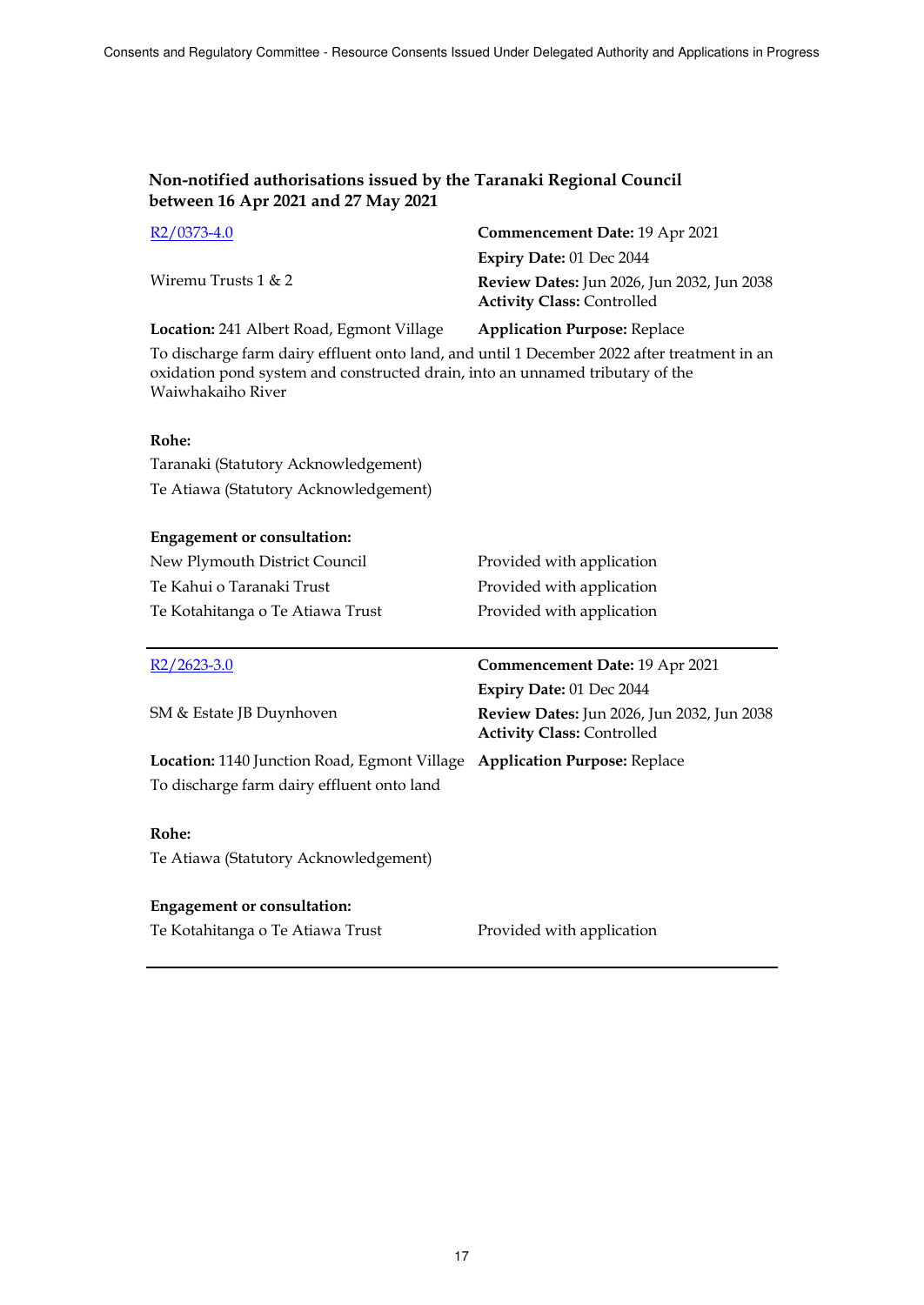| Non-notified authorisations issued by the Taranaki Regional Council<br>between 16 Apr 2021 and 27 May 2021                                                                                        |                                                                                 |  |  |
|---------------------------------------------------------------------------------------------------------------------------------------------------------------------------------------------------|---------------------------------------------------------------------------------|--|--|
| R <sub>2</sub> /3107-3.0                                                                                                                                                                          | Commencement Date: 19 Apr 2021                                                  |  |  |
|                                                                                                                                                                                                   | Expiry Date: 01 Dec 2044                                                        |  |  |
| KA & YI Rowlands Family Trustees Limited                                                                                                                                                          | Review Dates: Jun 2026, Jun 2032, Jun 2038<br><b>Activity Class: Controlled</b> |  |  |
| Location: 688 Junction Road, Burgess Park                                                                                                                                                         | <b>Application Purpose: Replace</b>                                             |  |  |
| To discharge farm dairy effluent onto land                                                                                                                                                        |                                                                                 |  |  |
| Rohe:<br>Te Atiawa (Statutory Acknowledgement)                                                                                                                                                    |                                                                                 |  |  |
| <b>Engagement or consultation:</b>                                                                                                                                                                |                                                                                 |  |  |
| Te Kotahitanga o Te Atiawa Trust                                                                                                                                                                  | Provided with application                                                       |  |  |
|                                                                                                                                                                                                   |                                                                                 |  |  |
| $R2/2220-3.0$                                                                                                                                                                                     | Commencement Date: 19 Apr 2021                                                  |  |  |
|                                                                                                                                                                                                   | Expiry Date: 01 Dec 2044                                                        |  |  |
| Maude Peak Farm Trust                                                                                                                                                                             | Review Dates: Jun 2026, Jun 2032, Jun 2038<br><b>Activity Class: Controlled</b> |  |  |
| Location: 315 Kent Road, Korito                                                                                                                                                                   | <b>Application Purpose: Replace</b>                                             |  |  |
| To discharge farm dairy effluent onto land, and until 1 December 2022 after treatment in an<br>oxidation pond system and constructed wetland, into an unnamed tributary of the<br>Mangorei Stream |                                                                                 |  |  |
| Rohe:<br>Taranaki (Statutory Acknowledgement)                                                                                                                                                     |                                                                                 |  |  |
| Te Atiawa (Statutory Acknowledgement)                                                                                                                                                             |                                                                                 |  |  |

## **Engagement or consultation:**

| Te Kahui o Taranaki Trust        |  |
|----------------------------------|--|
| Te Kotahitanga o Te Atiawa Trust |  |

Provided with application Provided with application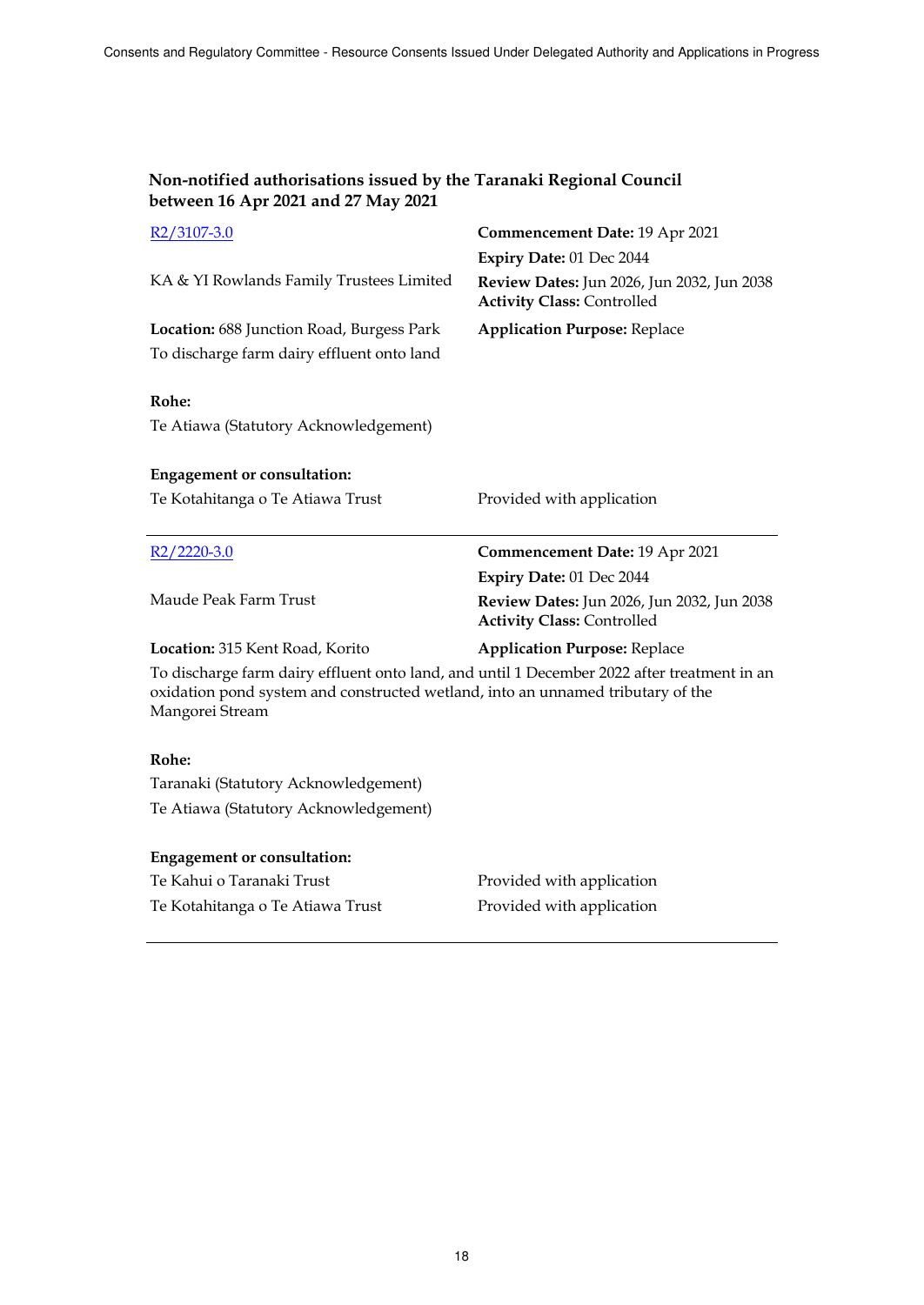| Non-notified authorisations issued by the Taranaki Regional Council |  |
|---------------------------------------------------------------------|--|
| between 16 Apr 2021 and 27 May 2021                                 |  |

| $R2/2490-3.0$                                                                                                                                                                                                                             | Commencement Date: 20 Apr 2021                                                  |
|-------------------------------------------------------------------------------------------------------------------------------------------------------------------------------------------------------------------------------------------|---------------------------------------------------------------------------------|
|                                                                                                                                                                                                                                           | Expiry Date: 01 Dec 2045                                                        |
| KP & MJ Clince Family Trusts                                                                                                                                                                                                              | Review Dates: Jun 2027, Jun 2033, Jun 2039<br><b>Activity Class: Controlled</b> |
| Location: 546 Lincoln Road, Everett Park                                                                                                                                                                                                  | <b>Application Purpose: Replace</b>                                             |
| To discharge farm dairy effluent onto land                                                                                                                                                                                                |                                                                                 |
| Rohe:                                                                                                                                                                                                                                     |                                                                                 |
| Te Atiawa (Statutory Acknowledgement)                                                                                                                                                                                                     |                                                                                 |
| <b>Engagement or consultation:</b>                                                                                                                                                                                                        |                                                                                 |
| Te Kotahitanga o Te Atiawa Trust                                                                                                                                                                                                          | Comment on application received                                                 |
|                                                                                                                                                                                                                                           | Generally consistent with Iwi<br>٠                                              |
|                                                                                                                                                                                                                                           | Environmental Management Plan                                                   |
|                                                                                                                                                                                                                                           | Application lacks sufficient detail                                             |
| $R2/2678-3.0$                                                                                                                                                                                                                             | Commencement Date: 20 Apr 2021                                                  |
|                                                                                                                                                                                                                                           | Expiry Date: 01 Dec 2044                                                        |
| <b>RNB</b> Trust Limited                                                                                                                                                                                                                  | Review Dates: Jun 2026, Jun 2032, Jun 2038<br><b>Activity Class: Controlled</b> |
| Location: 556 Egmont Road, Hillsborough                                                                                                                                                                                                   | <b>Application Purpose: Replace</b>                                             |
| To discharge farm dairy effluent onto land and, until 1 December 2022 after treatment in an<br>oxidation pond system, into an unnamed tributary of the Black Water Creek if the land<br>disposal area is unsuitable for effluent disposal |                                                                                 |
| Rohe:                                                                                                                                                                                                                                     |                                                                                 |
| Te Atiawa (Statutory Acknowledgement)                                                                                                                                                                                                     |                                                                                 |
| <b>Engagement or consultation:</b>                                                                                                                                                                                                        |                                                                                 |

Te Kotahitanga o Te Atiawa Trust Provided with application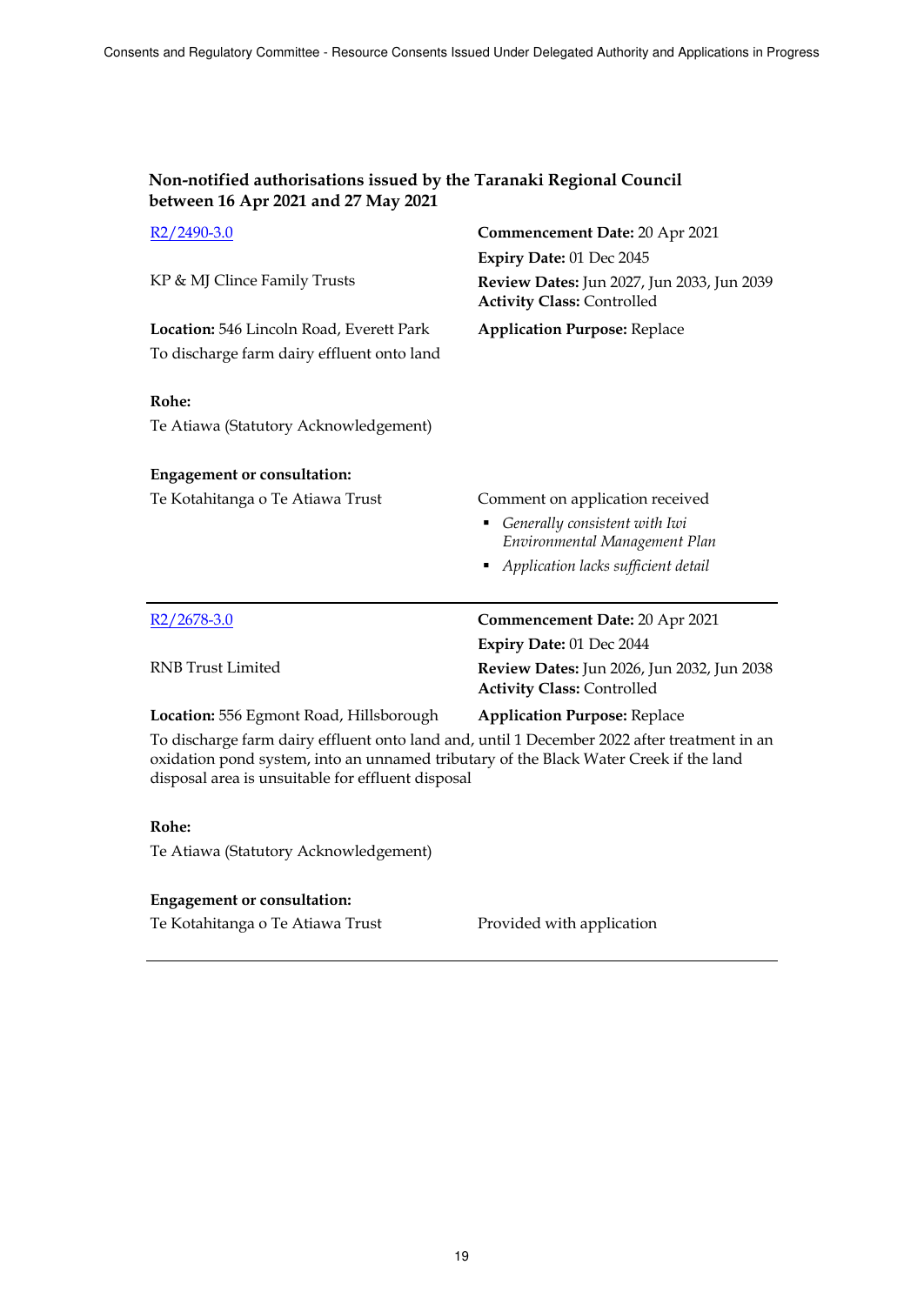| Non-notified authorisations issued by the Taranaki Regional Council |  |
|---------------------------------------------------------------------|--|
| between 16 Apr 2021 and 27 May 2021                                 |  |

| $R2/2679-3.0$                                                                                                                                                                                                                                                                                                                                                                                             | Commencement Date: 20 Apr 2021                                                  |
|-----------------------------------------------------------------------------------------------------------------------------------------------------------------------------------------------------------------------------------------------------------------------------------------------------------------------------------------------------------------------------------------------------------|---------------------------------------------------------------------------------|
|                                                                                                                                                                                                                                                                                                                                                                                                           | Expiry Date: 01 Dec 2044                                                        |
| Justin Peter Bishop                                                                                                                                                                                                                                                                                                                                                                                       | Review Dates: Jun 2026, Jun 2032, Jun 2038<br><b>Activity Class: Controlled</b> |
| Location: 283 Egmont Road, Hillborough                                                                                                                                                                                                                                                                                                                                                                    | <b>Application Purpose: Replace</b>                                             |
| To discharge farm dairy effluent onto land                                                                                                                                                                                                                                                                                                                                                                |                                                                                 |
| Rohe:<br>Te Atiawa (Statutory Acknowledgement)                                                                                                                                                                                                                                                                                                                                                            |                                                                                 |
| <b>Engagement or consultation:</b>                                                                                                                                                                                                                                                                                                                                                                        |                                                                                 |
| Te Kotahitanga o Te Atiawa Trust                                                                                                                                                                                                                                                                                                                                                                          | Provided with application                                                       |
|                                                                                                                                                                                                                                                                                                                                                                                                           |                                                                                 |
|                                                                                                                                                                                                                                                                                                                                                                                                           |                                                                                 |
| $R2/2834-3.0$                                                                                                                                                                                                                                                                                                                                                                                             | Commencement Date: 22 Apr 2021                                                  |
|                                                                                                                                                                                                                                                                                                                                                                                                           | Expiry Date: 01 Dec 2026                                                        |
| GB Dairies Partnership                                                                                                                                                                                                                                                                                                                                                                                    | Review Dates: Jun 2022, Jun 2024<br><b>Activity Class: Controlled</b>           |
| Location: 1971 Egmont Road, Kaimiro                                                                                                                                                                                                                                                                                                                                                                       | <b>Application Purpose: Replace</b>                                             |
| To discharge farm dairy effluent:<br>onto land and, after treatment in an oxidation pond system, into an unnamed tributary<br>$\bullet$<br>of the Mangaoraka Stream if the land disposal area is unsuitable for effluent disposal;<br>and,<br>• until 1 December 2022 to discharge farm dairy effluent after treatment in an oxidation<br>pond system, into an unnamed tributary of the Mangaoraka Stream |                                                                                 |
| Rohe:                                                                                                                                                                                                                                                                                                                                                                                                     |                                                                                 |

Te Atiawa (Statutory Acknowledgement)

| <b>Engagement or consultation:</b> |                           |
|------------------------------------|---------------------------|
| Te Kahui o Taranaki Trust          | Provided with application |
| Te Kotahitanga o Te Atiawa Trust   | Provided with application |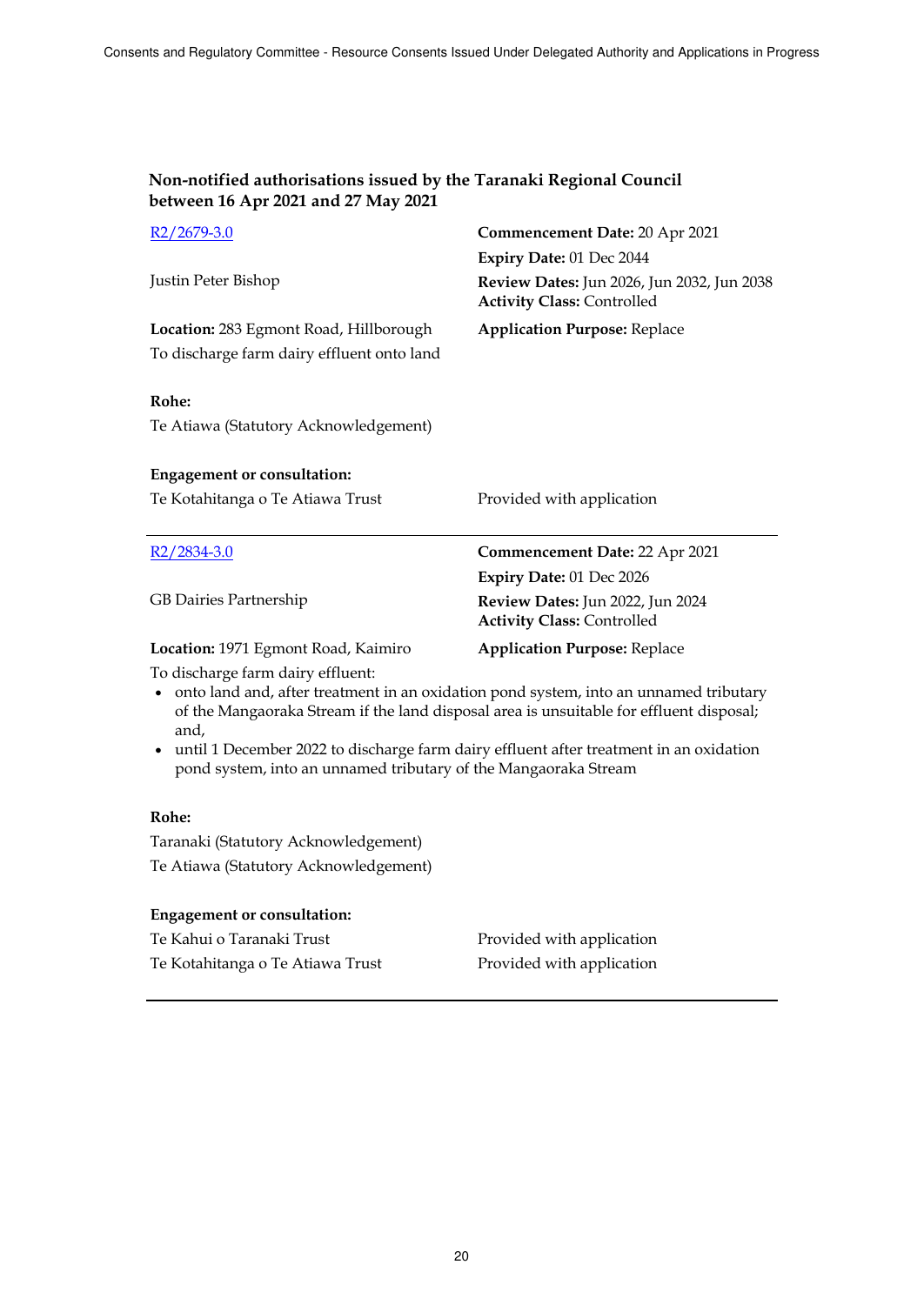| Non-notified authorisations issued by the Taranaki Regional Council<br>between 16 Apr 2021 and 27 May 2021 |                                                                                                             |
|------------------------------------------------------------------------------------------------------------|-------------------------------------------------------------------------------------------------------------|
| $R2/2494-3.0$                                                                                              | Commencement Date: 22 Apr 2021                                                                              |
|                                                                                                            | Expiry Date: 01 Dec 2044                                                                                    |
| Allan & Margaret Ryan                                                                                      | Review Dates: Jun 2026, Jun 2032, Jun 2038<br><b>Activity Class: Controlled</b>                             |
| Location: 439 Egmont Road, Hillsborough                                                                    | <b>Application Purpose: Replace</b>                                                                         |
| To discharge farm dairy effluent onto land                                                                 |                                                                                                             |
| Rohe:<br>Te Atiawa (Statutory Acknowledgement)                                                             |                                                                                                             |
| <b>Engagement or consultation:</b>                                                                         |                                                                                                             |
| Te Kotahitanga o Te Atiawa Trust                                                                           | Provided with application                                                                                   |
|                                                                                                            |                                                                                                             |
| $R2/2570-3.0$                                                                                              | Commencement Date: 22 Apr 2021                                                                              |
| Plymouth Road Farms Limited                                                                                | Expiry Date: 01 Dec 2044<br>Review Dates: Jun 2026, Jun 2032, Jun 2038<br><b>Activity Class: Controlled</b> |
| Location: 95 Plymouth Road, Omata                                                                          | <b>Application Purpose: Replace</b>                                                                         |
| To discharge farm dairy effluent onto land                                                                 |                                                                                                             |
| Rohe:<br>Taranaki (Statutory Acknowledgement)                                                              |                                                                                                             |
|                                                                                                            |                                                                                                             |
| <b>Engagement or consultation:</b>                                                                         |                                                                                                             |
| Te Kahui o Taranaki Trust                                                                                  | Provided with application                                                                                   |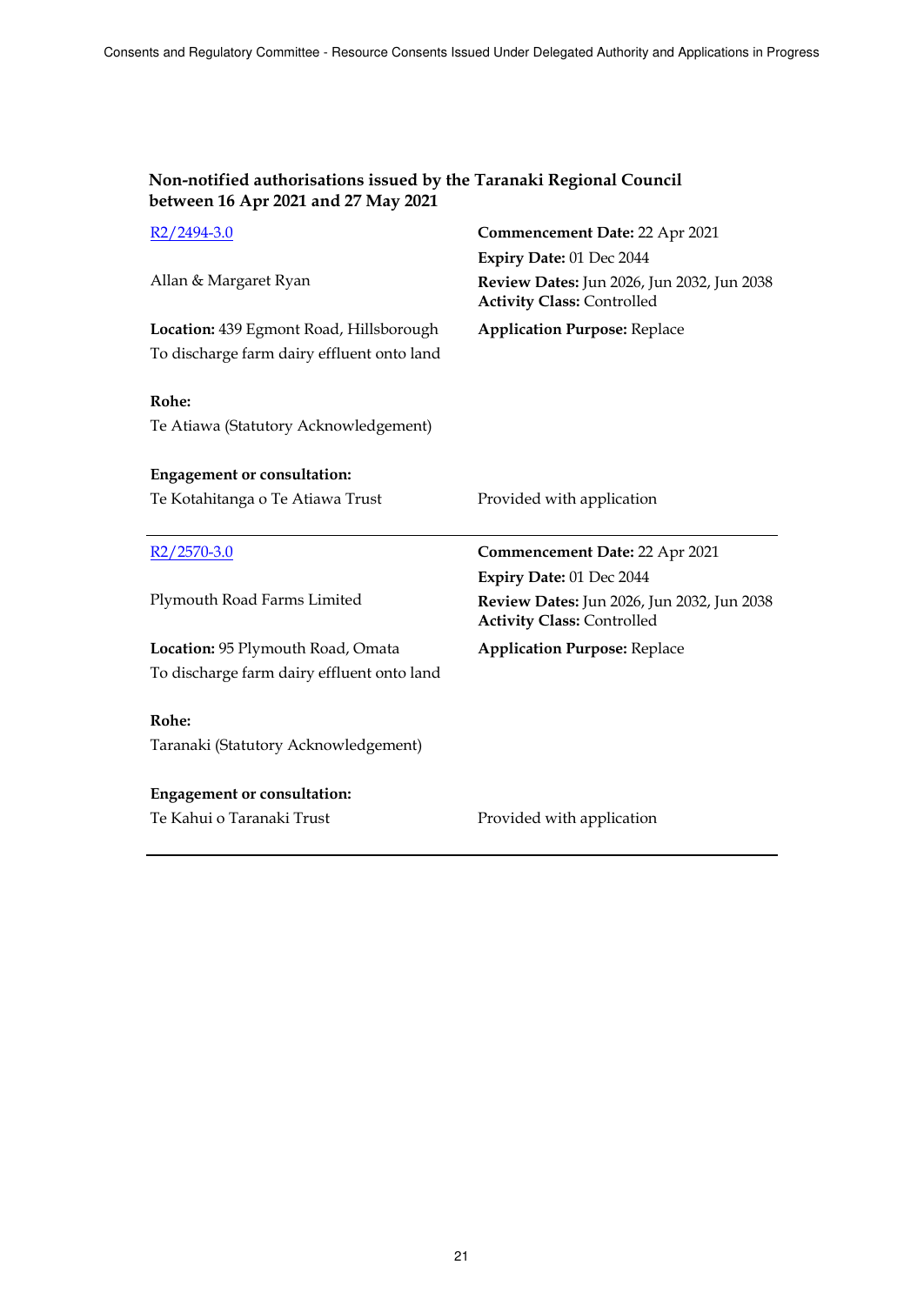| $R2/10925-1.0$                                                                                                | Commencement Date: 23 Apr 2021                                                     |
|---------------------------------------------------------------------------------------------------------------|------------------------------------------------------------------------------------|
|                                                                                                               | Expiry Date: 01 Jun 2035                                                           |
| Ian & Jill Smith                                                                                              | Review Dates: Jun 2023, Jun 2029<br><b>Activity Class: Discretionary</b>           |
| Location: 80 Brookes Road, Cardiff                                                                            | <b>Application Purpose: New</b>                                                    |
| To install a box culvert in the Mangawharawhara Stream, including associated disturbance<br>of the stream bed |                                                                                    |
| Rohe:                                                                                                         |                                                                                    |
| Ngaruahine (Statutory Acknowledgement)                                                                        |                                                                                    |
| Ngati Ruanui                                                                                                  |                                                                                    |
| <b>Engagement or consultation:</b>                                                                            |                                                                                    |
|                                                                                                               |                                                                                    |
| Te Korowai O Ngaruahine Trust                                                                                 | Provided with application                                                          |
| Te Runanga O Ngāti Ruanui Trust                                                                               | Provided with application                                                          |
|                                                                                                               |                                                                                    |
| $R2/2246-3.1$                                                                                                 | <b>Commencement Date: 23 Apr 2021</b>                                              |
|                                                                                                               | Expiry Date: 01 Dec 2041                                                           |
| Aaron Jane Family Trust                                                                                       | Review Dates: Jun 2023, Jun 2029, Jun 2035<br><b>Activity Class: Discretionary</b> |
| Location: 217 Brooks Road, Stratford                                                                          | <b>Application Purpose: Change</b>                                                 |
| To discharge farm dairy effluent onto land                                                                    |                                                                                    |
| Change of conditions to change the herd size                                                                  |                                                                                    |
| Rohe:                                                                                                         |                                                                                    |
|                                                                                                               |                                                                                    |
| Ngaruahine (Statutory Acknowledgement)<br>Ngati Ruanui                                                        |                                                                                    |
|                                                                                                               |                                                                                    |
| <b>Engagement or consultation:</b><br>Te Korowai O Ngaruahine Trust                                           | Provided with application                                                          |

Te Runanga O Ngāti Ruanui Trust Provided with application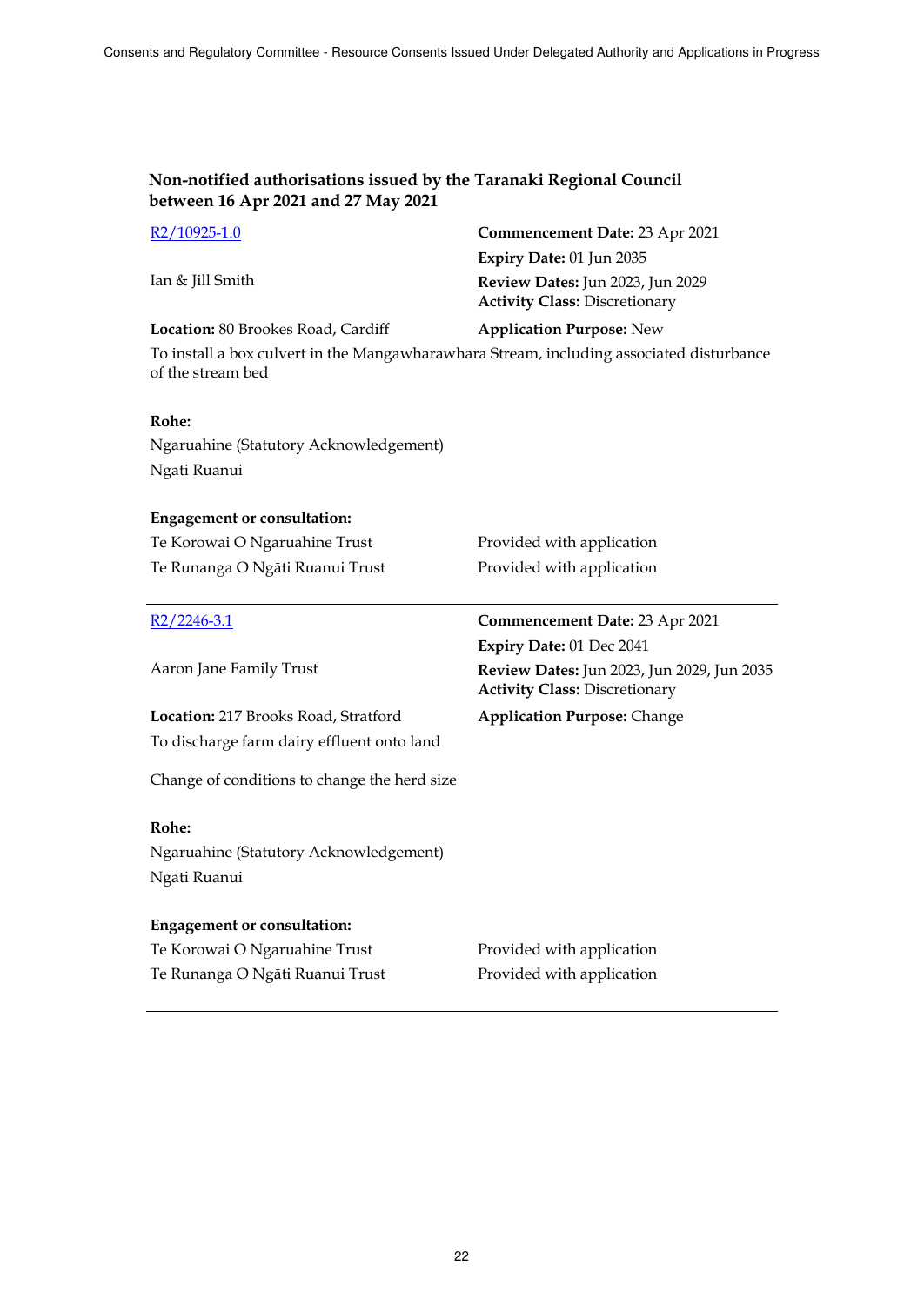| $R2/3248-3.0$                                                                                                                                                           | <b>Commencement Date: 23 Apr 2021</b>                                           |
|-------------------------------------------------------------------------------------------------------------------------------------------------------------------------|---------------------------------------------------------------------------------|
|                                                                                                                                                                         | Expiry Date: 01 Dec 2044                                                        |
| John & Keren Baumann                                                                                                                                                    | Review Dates: Jun 2026, Jun 2032, Jun 2038<br><b>Activity Class: Controlled</b> |
| Location: 158 Lower King Road, Tarurutangi                                                                                                                              | <b>Application Purpose: Replace</b>                                             |
| To discharge farm dairy effluent onto land                                                                                                                              |                                                                                 |
| Rohe:                                                                                                                                                                   |                                                                                 |
| Te Atiawa (Statutory Acknowledgement)                                                                                                                                   |                                                                                 |
| <b>Engagement or consultation:</b>                                                                                                                                      |                                                                                 |
| Te Kotahitanga o Te Atiawa Trust                                                                                                                                        | Provided with application                                                       |
|                                                                                                                                                                         |                                                                                 |
| $R2/0644-4.0$                                                                                                                                                           | Commencement Date: 27 Apr 2021                                                  |
|                                                                                                                                                                         | Expiry Date: 01 Jun 2044                                                        |
| R & D Brown & Co Limited                                                                                                                                                | Review Dates: Jun 2026, Jun 2032, Jun 2038<br><b>Activity Class: Controlled</b> |
| Location: 88 Hurworth Road, Hurworth                                                                                                                                    | <b>Application Purpose: Replace</b>                                             |
| To discharge farm dairy effluent onto land, and until 1 December 2022 after treatment in an<br>oxidation pond system and constructed drain, into the Huatoki-nui Stream |                                                                                 |
| Rohe:                                                                                                                                                                   |                                                                                 |
| Taranaki (Statutory Acknowledgement)                                                                                                                                    |                                                                                 |
| Te Atiawa (Statutory Acknowledgement)                                                                                                                                   |                                                                                 |
| <b>Engagement or consultation:</b>                                                                                                                                      |                                                                                 |

Te Kahui o Taranaki Trust Trust Provided with application Te Kotahitanga o Te Atiawa Trust Provided with application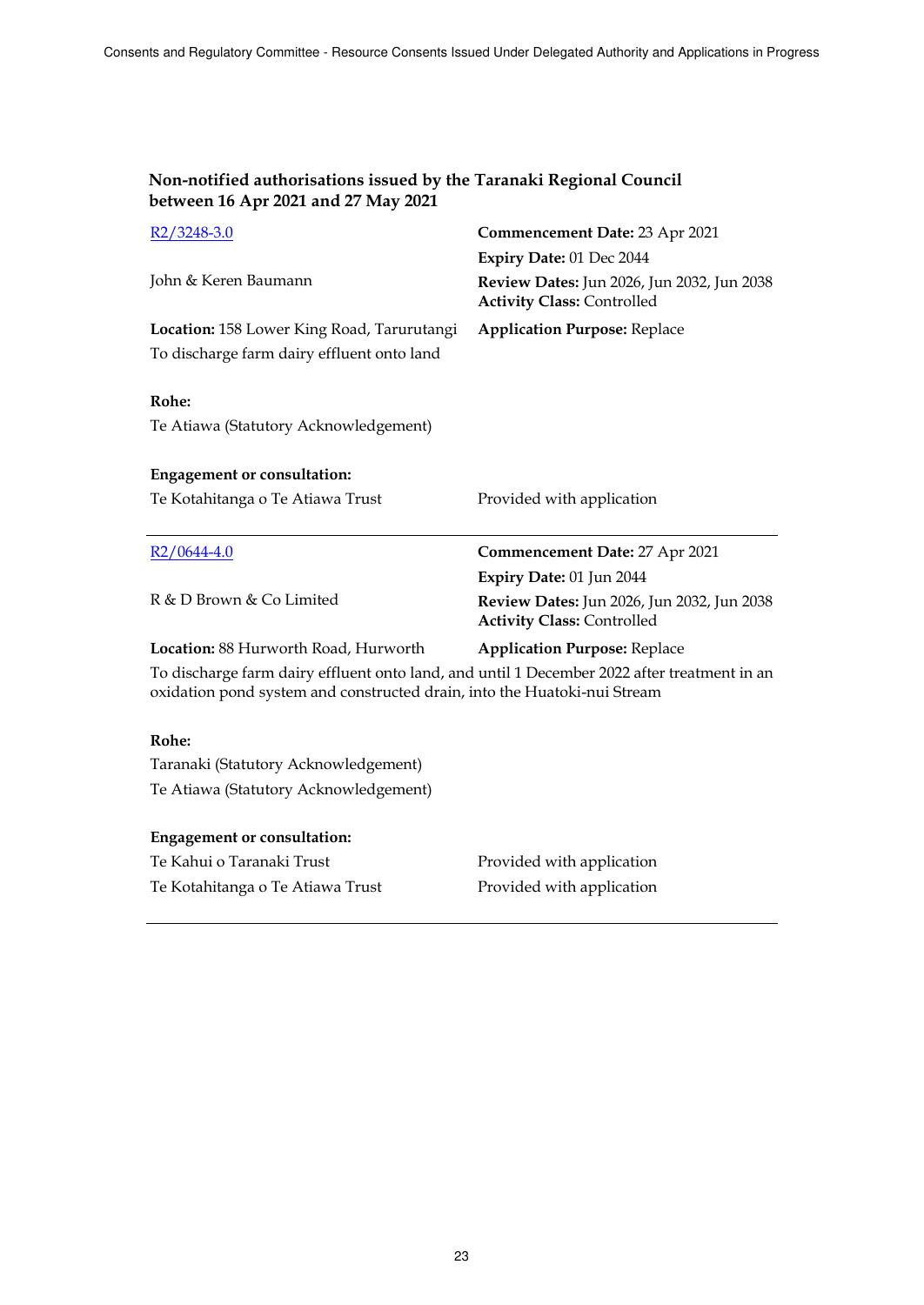| R <sub>2</sub> /4872-3.0         | Commencement Date: 27 Apr 2021                                        |
|----------------------------------|-----------------------------------------------------------------------|
|                                  | Expiry Date: 01 Dec 2026                                              |
| Corbett Family Trust             | Review Dates: Jun 2022, Jun 2024<br><b>Activity Class: Controlled</b> |
| Location: 325 Kirihau Road, Koru | <b>Application Purpose: Replace</b>                                   |

To discharge farm dairy effluent:

- onto land and, after treatment in an oxidation pond system, into an unnamed tributary of the Momona Stream if the land disposal area is unsuitable for effluent disposal; and,
- until 1 December 2022 to discharge farm dairy effluent after treatment in an oxidation pond system, into an unnamed tributary of the Momona Stream

#### **Rohe:**

Taranaki (Statutory Acknowledgement)

# **Engagement or consultation:** Te Kahui o Taranaki Trust **Provided with application** R2/1964-3.0 **Commencement Date:** 28 Apr 2021 Sandstone Farms Partnership **Expiry Date:** 01 Dec 2044 **Review Dates:** Jun 2026, Jun 2032, Jun 2038 **Activity Class:** Controlled **Location:** 547 Lepper Road Upper, Kaimiro **Application Purpose:** Replace

To discharge farm dairy effluent onto land and, until 1 December 2022 after treatment in an oxidation pond system and constructed drain, into an unnamed tributary of the Waiongana Stream if the land disposal area is unsuitable for effluent disposal

#### **Rohe:**

Taranaki (Statutory Acknowledgement) Te Atiawa (Statutory Acknowledgement)

#### **Engagement or consultation:**

| Te Kahui o Taranaki Trust        | Provided with application |
|----------------------------------|---------------------------|
| Te Kotahitanga o Te Atiawa Trust | Provided with application |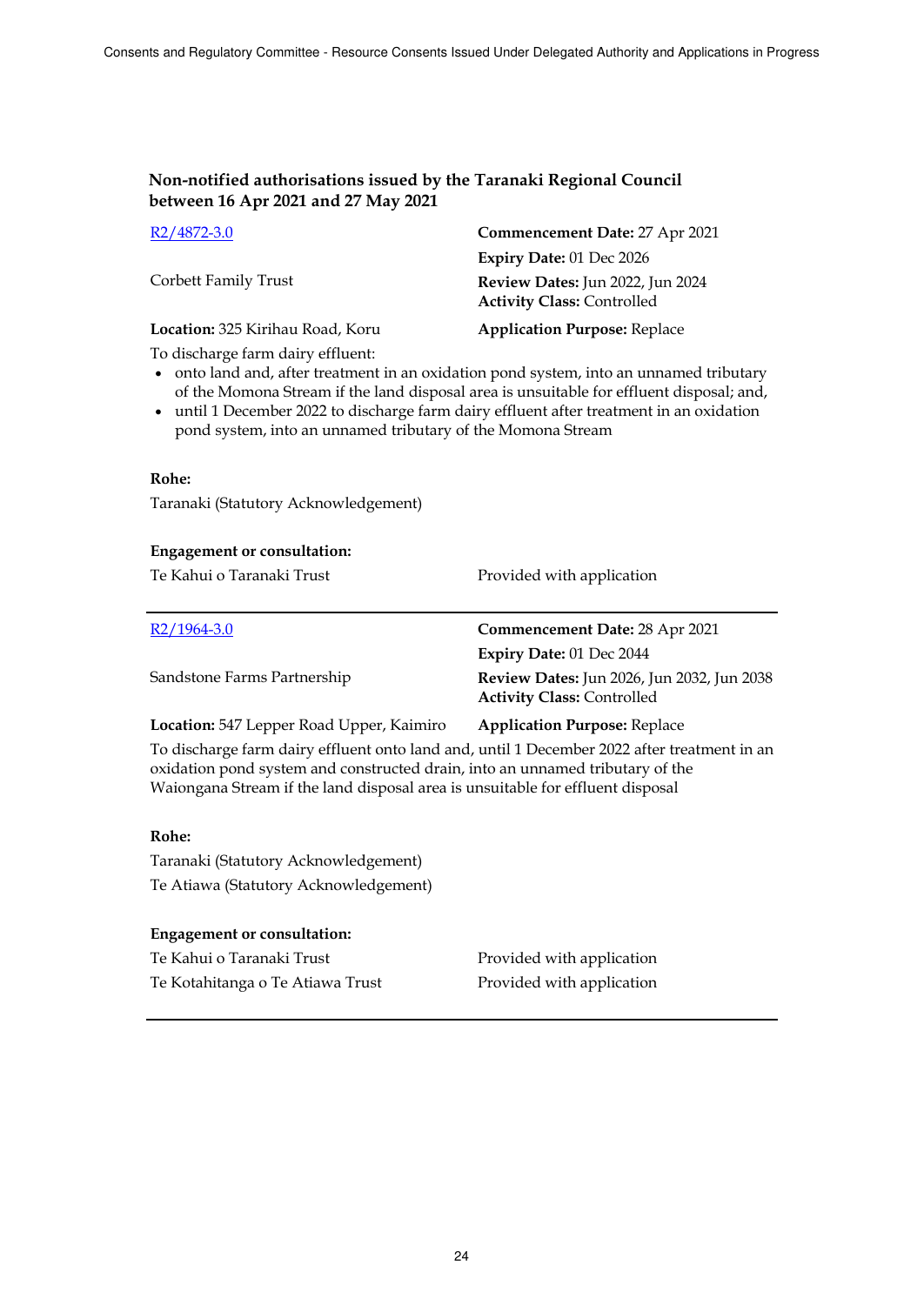| R <sub>2</sub> /2123-3.0                                                                                                                                                                          | Commencement Date: 29 Apr 2021                                                               |
|---------------------------------------------------------------------------------------------------------------------------------------------------------------------------------------------------|----------------------------------------------------------------------------------------------|
|                                                                                                                                                                                                   | Expiry Date: 01 Dec 2044                                                                     |
| Mark Robin Gordon                                                                                                                                                                                 | Review Dates: Jun 2026, Jun 2032, Jun 2038<br><b>Activity Class: Controlled</b>              |
| Location: 159 Albert Road, Egmont Village                                                                                                                                                         | <b>Application Purpose: Replace</b>                                                          |
| To discharge farm dairy effluent onto land, and until 1 December 2022 after treatment in an<br>oxidation pond system and constructed drain, into an unnamed tributary of the<br>Waiwhakaiho River |                                                                                              |
| Rohe:                                                                                                                                                                                             |                                                                                              |
| Te Atiawa (Statutory Acknowledgement)                                                                                                                                                             |                                                                                              |
|                                                                                                                                                                                                   |                                                                                              |
| <b>Engagement or consultation:</b>                                                                                                                                                                |                                                                                              |
| New Plymouth District Council                                                                                                                                                                     | Provided with application                                                                    |
| Te Kotahitanga o Te Atiawa Trust                                                                                                                                                                  | Provided with application                                                                    |
| $R2/1003-3.0$                                                                                                                                                                                     | <b>Commencement Date: 29 Apr 2021</b>                                                        |
|                                                                                                                                                                                                   | Expiry Date: 01 Dec 2047                                                                     |
| Ngatitu Whanau Trust No 1                                                                                                                                                                         | Review Dates: Jun 2023, Jun 2029,<br>Jun 2035, Jun 2041<br><b>Activity Class: Controlled</b> |
| Location: 350 Glenn Road, Kaupokonui                                                                                                                                                              | <b>Application Purpose: Replace</b>                                                          |
| To discharge farm dairy effluent onto land                                                                                                                                                        |                                                                                              |
| Rohe:                                                                                                                                                                                             |                                                                                              |
| Ngaruahine (Statutory Acknowledgement)                                                                                                                                                            |                                                                                              |
| <b>Engagement or consultation:</b>                                                                                                                                                                |                                                                                              |

Te Korowai O Ngaruahine Trust Comment on application received

- 
- *Do not oppose, subject to conditions*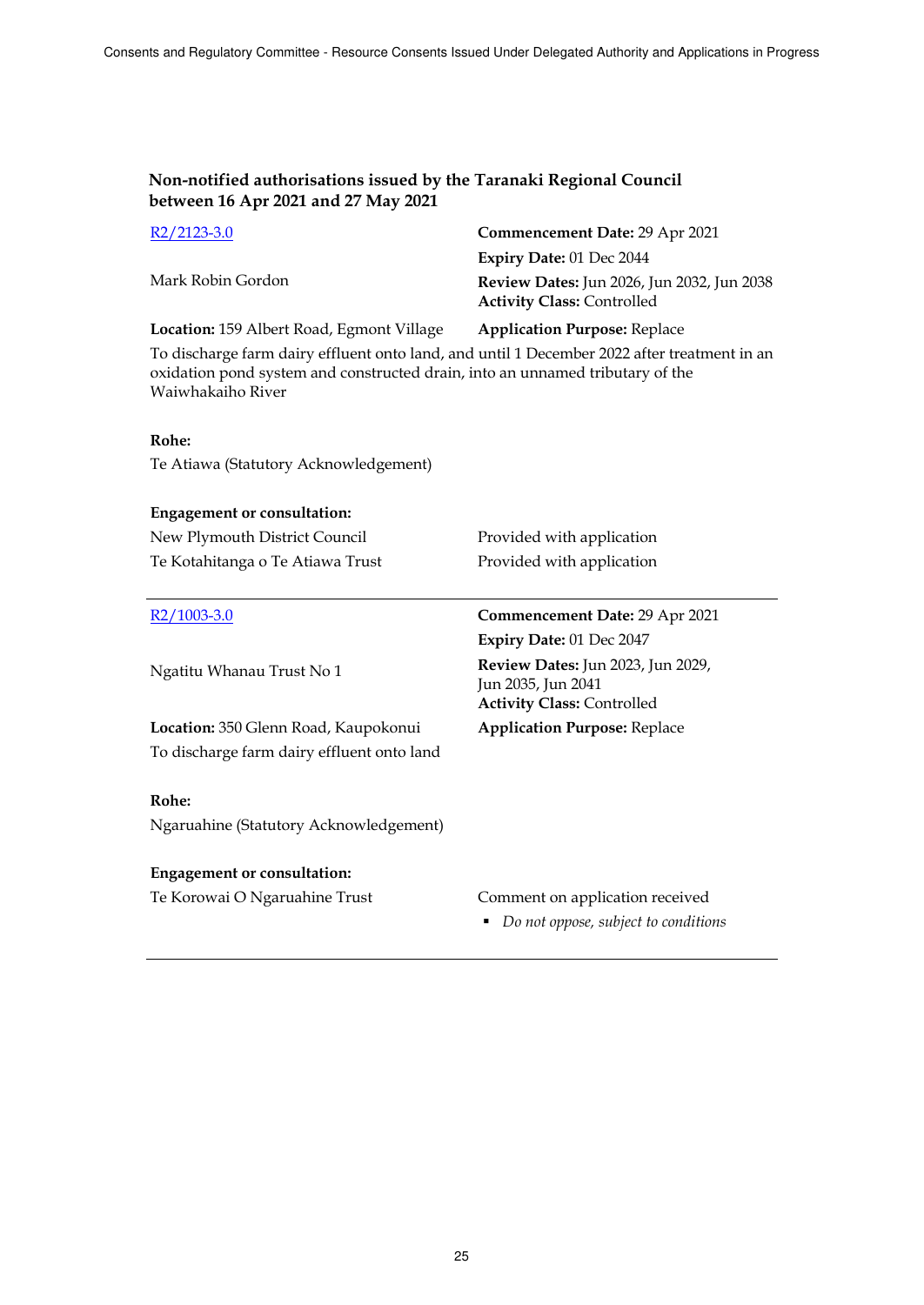| Non-notified authorisations issued by the Taranaki Regional Council |
|---------------------------------------------------------------------|
| between 16 Apr 2021 and 27 May 2021                                 |

| R <sub>2</sub> /2868-3.0                                                                                                                                                                                  | <b>Commencement Date: 29 Apr 2021</b>                                           |
|-----------------------------------------------------------------------------------------------------------------------------------------------------------------------------------------------------------|---------------------------------------------------------------------------------|
|                                                                                                                                                                                                           | Expiry Date: 01 Dec 2044                                                        |
| Snowdon Farm Company Limited                                                                                                                                                                              | Review Dates: Jun 2026, Jun 2032, Jun 2038<br><b>Activity Class: Controlled</b> |
| Location: 372 Mountain Road, Lepperton                                                                                                                                                                    | <b>Application Purpose: Replace</b>                                             |
| To discharge farm dairy effluent onto land                                                                                                                                                                |                                                                                 |
| Rohe:                                                                                                                                                                                                     |                                                                                 |
| Te Atiawa (Statutory Acknowledgement)                                                                                                                                                                     |                                                                                 |
| <b>Engagement or consultation:</b>                                                                                                                                                                        |                                                                                 |
| Te Kotahitanga o Te Atiawa Trust                                                                                                                                                                          | Comment on application received                                                 |
|                                                                                                                                                                                                           | Generally consistent with Iwi<br>Environmental Management Plan                  |
|                                                                                                                                                                                                           | Application lacks sufficient detail                                             |
| $R2/10915-1.0$                                                                                                                                                                                            | <b>Commencement Date: 30 Apr 2021</b>                                           |
|                                                                                                                                                                                                           | Expiry Date: 01 Jun 2039                                                        |
| Greymouth Petroleum Central Limited                                                                                                                                                                       | Review Dates: Jun 2027, Jun 2033<br><b>Activity Class: Discretionary</b>        |
| Location: Ngatoro-F wellsite, 508 Bedford<br>Road North, Norfolk (Property owner: Ross &<br>Gloria Moffitt)                                                                                               | <b>Application Purpose: New</b>                                                 |
| To take groundwater, including the incidental take of heat and energy, that may be<br>encountered as produced water during hydrocarbon exploration and production activities<br>at the Ngatoro-F wellsite |                                                                                 |

## **Rohe:**

Te Atiawa

## **Engagement or consultation:**

Te Kotahitanga o Te Atiawa Trust Provided with application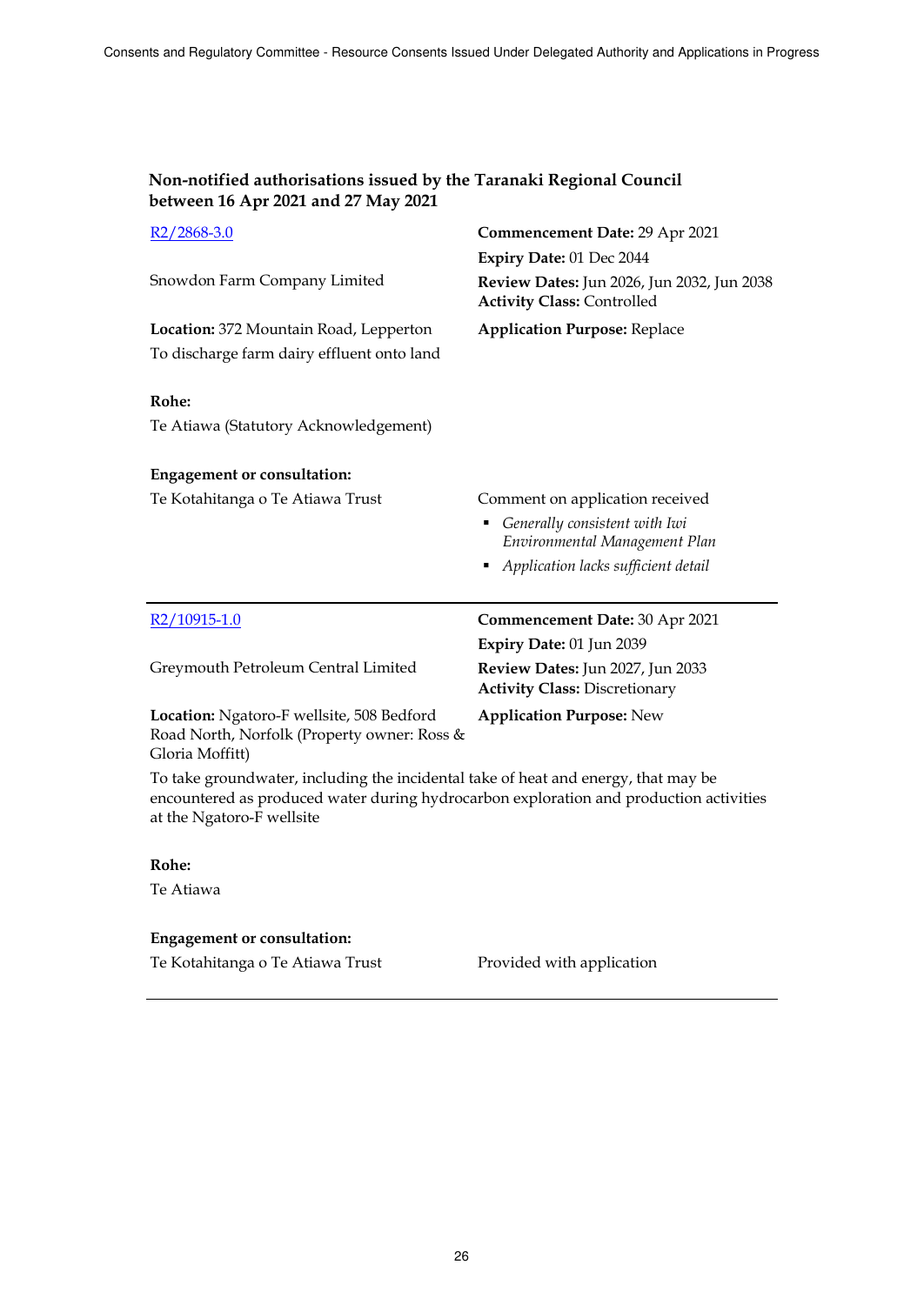| Non-notified authorisations issued by the Taranaki Regional Council |
|---------------------------------------------------------------------|
| between 16 Apr 2021 and 27 May 2021                                 |

| $R2/2303-3.0$                                                                                                                                                                                      | Commencement Date: 03 May 2021                                                  |
|----------------------------------------------------------------------------------------------------------------------------------------------------------------------------------------------------|---------------------------------------------------------------------------------|
|                                                                                                                                                                                                    | Expiry Date: 01 Dec 2044                                                        |
| Hibell Farms (2002) Limited                                                                                                                                                                        | Review Dates: Jun 2026, Jun 2032, Jun 2038<br><b>Activity Class: Controlled</b> |
| Location: 724 Carrington Road, Hurworth                                                                                                                                                            | <b>Application Purpose: Replace</b>                                             |
| To discharge farm dairy effluent onto land                                                                                                                                                         |                                                                                 |
| Rohe:                                                                                                                                                                                              |                                                                                 |
| Te Atiawa (Statutory Acknowledgement)                                                                                                                                                              |                                                                                 |
| <b>Engagement or consultation:</b>                                                                                                                                                                 |                                                                                 |
| Te Kotahitanga o Te Atiawa Trust                                                                                                                                                                   | Comment on application received                                                 |
|                                                                                                                                                                                                    | Generally consistent with Iwi                                                   |
|                                                                                                                                                                                                    | Environmental Management Plan                                                   |
|                                                                                                                                                                                                    | Application lacks sufficient detail                                             |
| $R2/2408-3.0$                                                                                                                                                                                      | <b>Commencement Date: 03 May 2021</b>                                           |
|                                                                                                                                                                                                    | Expiry Date: 01 Dec 2044                                                        |
| Stephen & Janet Andrews                                                                                                                                                                            | Review Dates: Jun 2026, Jun 2032, Jun 2038<br><b>Activity Class: Controlled</b> |
| Location: 712 Upland Road, Egmont Village                                                                                                                                                          | <b>Application Purpose: Replace</b>                                             |
| To discharge farm dairy effluent onto land, and until 1 December 2022 after treatment in an<br>oxidation pond system and a constructed drain into an unnamed tributary of the<br>Mangaoraka Stream |                                                                                 |
| Rohe:                                                                                                                                                                                              |                                                                                 |
| Te Atiawa (Statutory Acknowledgement)                                                                                                                                                              |                                                                                 |
| <b>Engagement or consultation:</b>                                                                                                                                                                 |                                                                                 |

Te Kotahitanga o Te Atiawa Trust Provided with application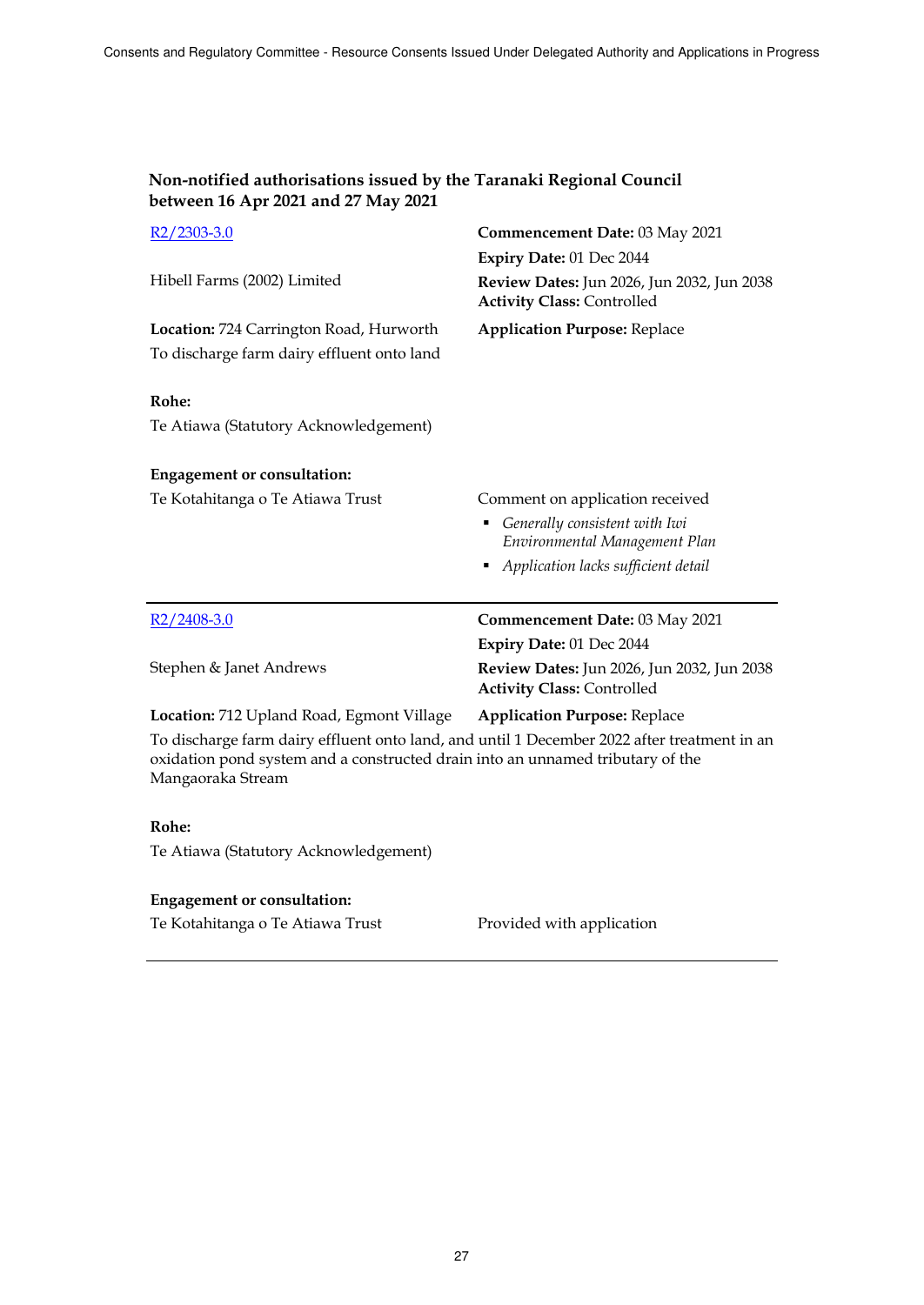| $R2/4621-1.1$                                                            | <b>Commencement Date: 04 May 2021</b> |
|--------------------------------------------------------------------------|---------------------------------------|
|                                                                          | Expiry Date: $01$ Jun 2025            |
| New Plymouth District Council                                            | <b>Activity Class: Discretionary</b>  |
|                                                                          |                                       |
| Location: Colson Road Landfill, Colson Road, Application Purpose: Change |                                       |

New Plymouth To discharge up to 500 tonnes/day of contaminants onto and into land in areas B1, C1 and C2 at the Colson Road landfill

Change of consent conditions to update monitoring bore requirements

#### **Rohe:**

Te Atiawa (Statutory Acknowledgement)

#### **Engagement or consultation:**

Te Kotahitanga o Te Atiawa Trust Provided with application

| $R2/2488-3.0$                     | Commencement Date: 04 May 2021                                                         |
|-----------------------------------|----------------------------------------------------------------------------------------|
|                                   | Expiry Date: 01 Dec 2044                                                               |
| Rimu Acres Family Trust           | <b>Review Dates:</b> Jun 2026, Jun 2032, Jun 2038<br><b>Activity Class: Controlled</b> |
| Location: 563 Plymouth Road, Koru | <b>Application Purpose: Replace</b>                                                    |

To discharge farm dairy effluent onto land, and until 1 December 2022 after treatment in an oxidation pond system, into an unnamed tributary of the Tapuae Stream

#### **Rohe:**

Taranaki (Statutory Acknowledgement)

#### **Engagement or consultation:**

Te Kahui o Taranaki Trust **Provided with application**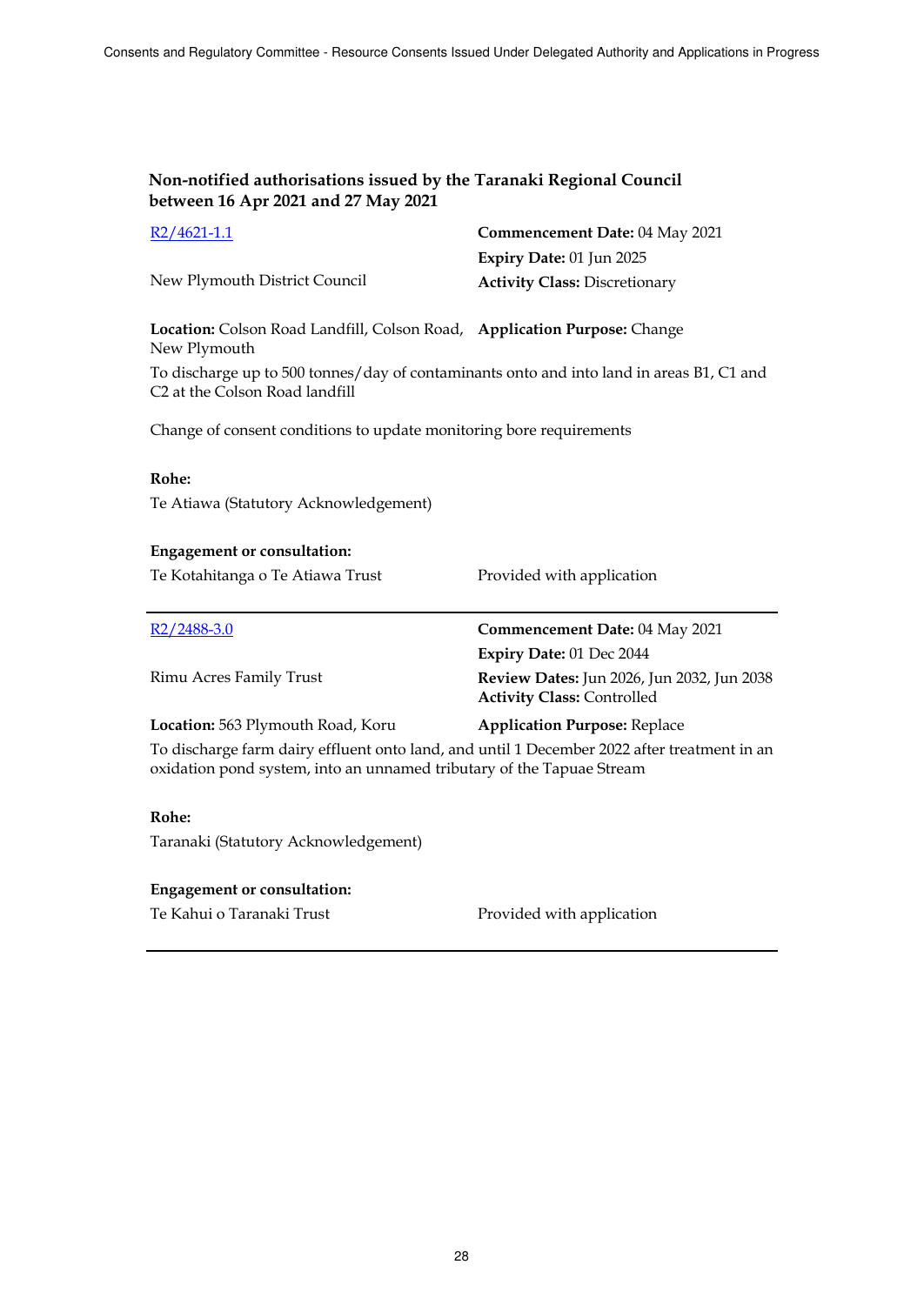| R2/2378-4.0                        | Commencement Date: 04 May 2021                                        |
|------------------------------------|-----------------------------------------------------------------------|
|                                    | Expiry Date: 01 Dec 2026                                              |
| Taylor Family Farms Trust          | Review Dates: Jun 2022, Jun 2024<br><b>Activity Class: Controlled</b> |
| Location: 720 Alfred Road, Kaimiro | <b>Application Purpose: Replace</b>                                   |

To discharge farm dairy effluent:

- onto land and, after treatment in an oxidation pond system and constructed drain, into an unnamed tributary of the Kaiauaia Stream if the land disposal area is unsuitable for effluent disposal; and,
- until 1 December 2022 to discharge farm dairy effluent after treatment in an oxidation pond system and constructed drain, into an unnamed tributary of the Kaiauaia Stream

### **Rohe:**

Taranaki (Statutory Acknowledgement) Te Atiawa (Statutory Acknowledgement)

## **Engagement or consultation:**

| Engagement or consultation:                |                                                                                 |
|--------------------------------------------|---------------------------------------------------------------------------------|
| Te Kahui o Taranaki Trust                  | Provided with application                                                       |
| Te Kotahitanga o Te Atiawa Trust           | Provided with application                                                       |
|                                            |                                                                                 |
| $R2/2568-3.0$                              | Commencement Date: 05 May 2021                                                  |
|                                            | Expiry Date: 01 Dec 2044                                                        |
| Terry & Raewyn Wells                       | Review Dates: Jun 2026, Jun 2032, Jun 2038<br><b>Activity Class: Controlled</b> |
| Location: 701 Cross Road, Lepperton        | <b>Application Purpose: Replace</b>                                             |
| To discharge farm dairy effluent onto land |                                                                                 |
|                                            |                                                                                 |
| Rohe:                                      |                                                                                 |
| Te Atiawa (Statutory Acknowledgement)      |                                                                                 |
|                                            |                                                                                 |
| <b>Engagement or consultation:</b>         |                                                                                 |

Te Kotahitanga o Te Atiawa Trust Provided with application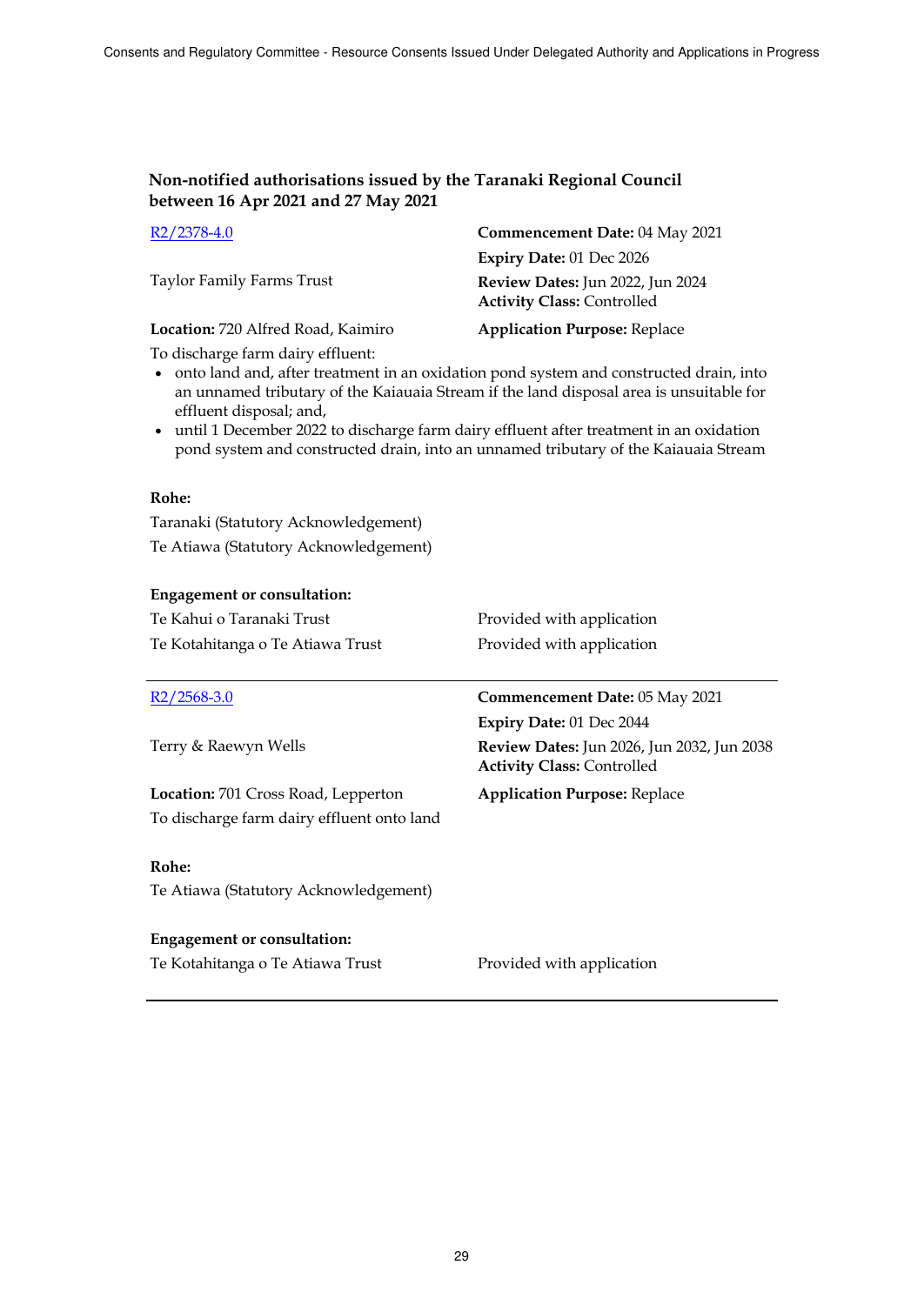| $R2/6622-2.0$                                                                                                                                                           | Commencement Date: 06 May 2021                                                         |
|-------------------------------------------------------------------------------------------------------------------------------------------------------------------------|----------------------------------------------------------------------------------------|
|                                                                                                                                                                         | Expiry Date: 01 Dec 2044                                                               |
| Popuanui Goats Limited                                                                                                                                                  | <b>Review Dates:</b> Jun 2026, Jun 2032, Jun 2038<br><b>Activity Class: Controlled</b> |
| Location: 1411 Junction Road, Inglewood                                                                                                                                 | <b>Application Purpose: Replace</b>                                                    |
| To discharge farm dairy effluent onto land, and until 1 December 2022 after treatment in an<br>oxidation pond system, into an unnamed tributary of the Waiongana Stream |                                                                                        |

#### **Rohe:**

Te Atiawa (Statutory Acknowledgement)

| <b>Engagement or consultation:</b><br>Te Kotahitanga o Te Atiawa Trust | Provided with application                                                       |
|------------------------------------------------------------------------|---------------------------------------------------------------------------------|
| $R2/2396-3.0$                                                          | Commencement Date: 06 May 2021                                                  |
|                                                                        | Expiry Date: 01 Jun 2045                                                        |
| Robert Joseph & Karen Schumacher                                       | Review Dates: Jun 2027, Jun 2033, Jun 2039<br><b>Activity Class: Controlled</b> |
| Location: 556 Durham Road Upper, Norfolk                               | <b>Application Purpose: Replace</b>                                             |

To discharge farm dairy effluent onto land, and until 1 December 2022 after treatment in an oxidation pond system, into an unnamed tributary of the Maketawa Stream

### **Rohe:**

Taranaki (Statutory Acknowledgement) Te Atiawa (Statutory Acknowledgement)

### **Engagement or consultation:**

Te Kahui o Taranaki Trust **Provided with application** 

Te Kotahitanga o Te Atiawa Trust Comment on application received

- *Generally consistent with Iwi Environmental Management Plan*
- *Application lacks sufficient detail*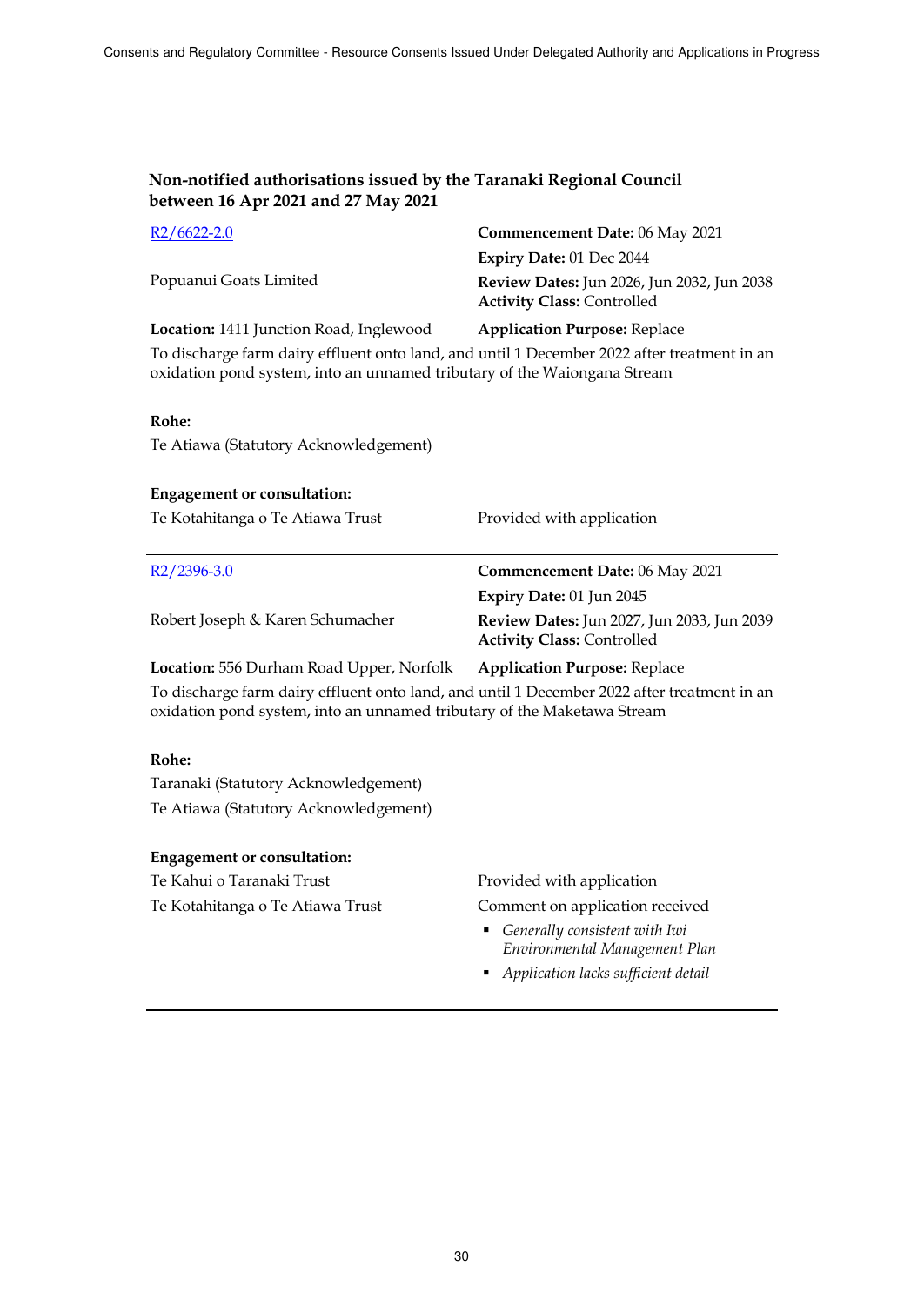| $R2/2865-3.0$                                                                                                                                                                                                    | Commencement Date: 06 May 2021                                                  |
|------------------------------------------------------------------------------------------------------------------------------------------------------------------------------------------------------------------|---------------------------------------------------------------------------------|
|                                                                                                                                                                                                                  | Expiry Date: 01 Dec 2044                                                        |
| Wayne & Christine Foreman                                                                                                                                                                                        | Review Dates: Jun 2026, Jun 2032, Jun 2038<br><b>Activity Class: Controlled</b> |
| Location: 167 Little Lepper Road, Inglewood                                                                                                                                                                      | <b>Application Purpose: Replace</b>                                             |
| To discharge farm dairy effluent onto land                                                                                                                                                                       |                                                                                 |
| Rohe:                                                                                                                                                                                                            |                                                                                 |
| Te Atiawa (Statutory Acknowledgement)                                                                                                                                                                            |                                                                                 |
| <b>Engagement or consultation:</b>                                                                                                                                                                               |                                                                                 |
| Te Kotahitanga o Te Atiawa Trust                                                                                                                                                                                 | Provided with application                                                       |
|                                                                                                                                                                                                                  |                                                                                 |
| $R2/3378-3.0$                                                                                                                                                                                                    | <b>Commencement Date: 07 May 2021</b>                                           |
|                                                                                                                                                                                                                  | Expiry Date: 01 Dec 2026                                                        |
| MLC Hitchcock Family Partnership                                                                                                                                                                                 | Review Dates: Jun 2022, Jun 2024<br><b>Activity Class: Discretionary</b>        |
| Location: 869 Dudley Road Upper, Kaimiro                                                                                                                                                                         | <b>Application Purpose: Replace</b>                                             |
| To discharge farm dairy effluent onto land and after treatment in an oxidation pond system<br>into an unnamed tributary of the Waiongana Stream if the land disposal area is unsuitable<br>for effluent disposal |                                                                                 |
| Rohe:                                                                                                                                                                                                            |                                                                                 |

Taranaki (Statutory Acknowledgement) Te Atiawa (Statutory Acknowledgement)

| <b>Engagement or consultation:</b> |                           |
|------------------------------------|---------------------------|
| Te Kahui o Taranaki Trust          | Provided with application |
| Te Kotahitanga o Te Atiawa Trust   | Provided with application |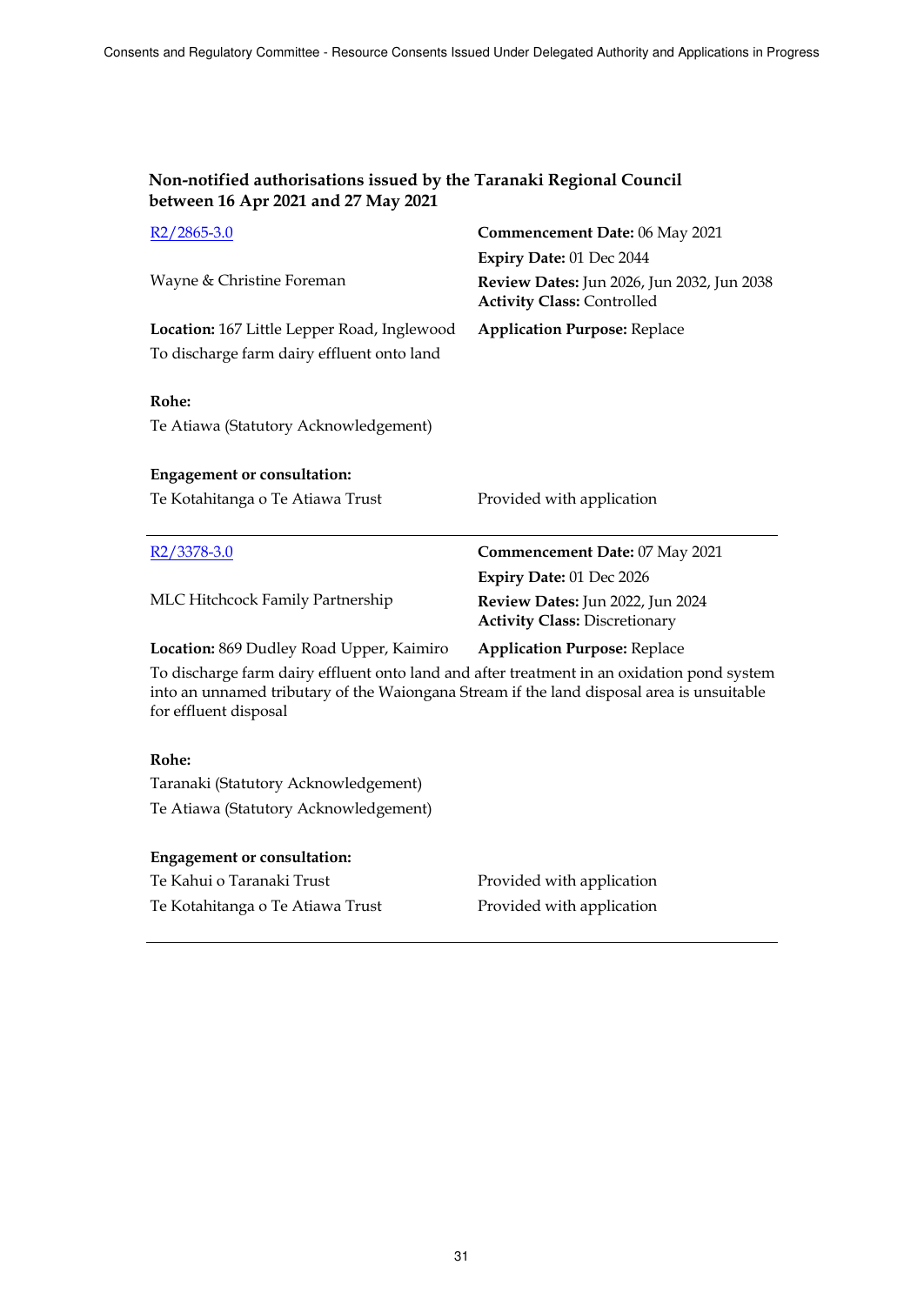**Non-notified authorisations issued by the Taranaki Regional Council** 

| between 16 Apr 2021 and 27 May 2021                              |                                                                                                                      |
|------------------------------------------------------------------|----------------------------------------------------------------------------------------------------------------------|
| $R2/2207-3.0$                                                    | Commencement Date: 07 May 2021                                                                                       |
|                                                                  | Expiry Date: 01 Dec 2046                                                                                             |
| AW & SJ Cole Trusts Partnership                                  | Review Dates: Jun 2022, Jun 2028,<br>Jun 2034, Jun 2040<br><b>Activity Class: Controlled</b>                         |
| Location: 61 Whitehead Lane, Patea                               | <b>Application Purpose: Replace</b>                                                                                  |
| To discharge farm dairy effluent onto land                       |                                                                                                                      |
| Rohe:<br>Ngati Ruanui                                            |                                                                                                                      |
| <b>Engagement or consultation:</b>                               |                                                                                                                      |
| Te Runanga O Ngāti Ruanui Trust                                  | Provided with application                                                                                            |
|                                                                  |                                                                                                                      |
|                                                                  |                                                                                                                      |
| R2/10924-1.0                                                     | Commencement Date: 10 May 2021                                                                                       |
|                                                                  | Expiry Date: 01 Jun 2055                                                                                             |
| Berndt & Paul Partnership                                        | Review Dates: Jun 2025, Jun 2031,<br>Jun 2037, Jun 2043, Jun 2049<br><b>Activity Class: Restricted discretionary</b> |
| Location: 200 Mangamaio Road, Mimi                               | <b>Application Purpose: New</b>                                                                                      |
| To plant and grow up to 14 hectares of plantation forest         |                                                                                                                      |
|                                                                  |                                                                                                                      |
| Rohe:                                                            |                                                                                                                      |
| Ngati Mutunga                                                    |                                                                                                                      |
|                                                                  |                                                                                                                      |
| <b>Engagement or consultation:</b><br>Te Runanga o Ngati Mutunga | Comment on application received                                                                                      |

*General support*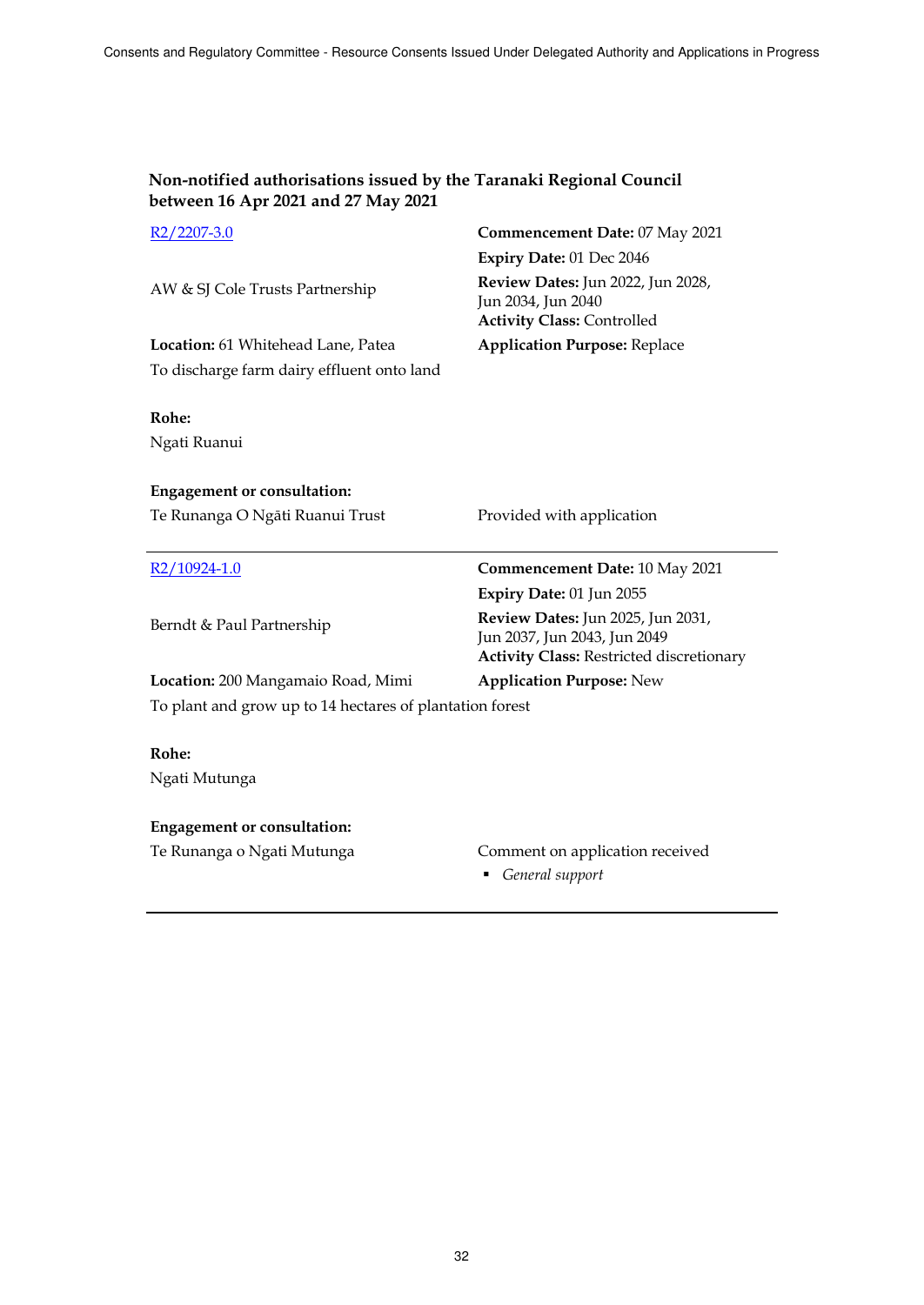| $R2/4871-3.1$                                                                                                                                                                                                                                                                                                                                                                                                                        | <b>Commencement Date: 13 May 2021</b>                                                                                                    |  |
|--------------------------------------------------------------------------------------------------------------------------------------------------------------------------------------------------------------------------------------------------------------------------------------------------------------------------------------------------------------------------------------------------------------------------------------|------------------------------------------------------------------------------------------------------------------------------------------|--|
|                                                                                                                                                                                                                                                                                                                                                                                                                                      | Expiry Date: 01 Dec 2045                                                                                                                 |  |
| <b>Highview Trust</b>                                                                                                                                                                                                                                                                                                                                                                                                                | Review Dates: Jun 2027, Jun 2033, Jun 2039<br><b>Activity Class: Controlled</b>                                                          |  |
| Location: 399 Bedford Road North, Norfolk<br>To discharge farm dairy effluent onto land                                                                                                                                                                                                                                                                                                                                              | <b>Application Purpose: Replace</b>                                                                                                      |  |
| Rohe:                                                                                                                                                                                                                                                                                                                                                                                                                                |                                                                                                                                          |  |
| Te Atiawa (Statutory Acknowledgement)                                                                                                                                                                                                                                                                                                                                                                                                |                                                                                                                                          |  |
| <b>Engagement or consultation:</b>                                                                                                                                                                                                                                                                                                                                                                                                   |                                                                                                                                          |  |
| Te Kotahitanga o Te Atiawa Trust                                                                                                                                                                                                                                                                                                                                                                                                     | Comment on application received<br>Generally consistent with Iwi<br>Environmental Management Plan<br>Application lacks sufficient detail |  |
| $R2/3536-3.0$                                                                                                                                                                                                                                                                                                                                                                                                                        | <b>Commencement Date: 13 May 2021</b>                                                                                                    |  |
|                                                                                                                                                                                                                                                                                                                                                                                                                                      | Expiry Date: 01 Dec 2029                                                                                                                 |  |
| <b>Brittany Trust Partnership</b>                                                                                                                                                                                                                                                                                                                                                                                                    | Review Dates: Jun 2023, Jun 2025, Jun 2027<br><b>Activity Class: Controlled</b>                                                          |  |
| Location: 145 Cardiff Road, Cardiff                                                                                                                                                                                                                                                                                                                                                                                                  | <b>Application Purpose: Replace</b>                                                                                                      |  |
| To discharge farm dairy effluent:<br>onto land and, after treatment in an oxidation pond system and constructed drain, into<br>an unnamed tributary of the Tuikonga Stream if the land disposal area is unsuitable for<br>effluent disposal; and,<br>• until 1 December 2022 to discharge farm dairy effluent after treatment in an oxidation<br>pond system and constructed drain, into an unnamed tributary of the Tuikonga Stream |                                                                                                                                          |  |
| Rohe:                                                                                                                                                                                                                                                                                                                                                                                                                                |                                                                                                                                          |  |
| Ngaruahine (Statutory Acknowledgement)                                                                                                                                                                                                                                                                                                                                                                                               |                                                                                                                                          |  |
| Ngati Ruanui                                                                                                                                                                                                                                                                                                                                                                                                                         |                                                                                                                                          |  |
| <b>Engagement or consultation:</b>                                                                                                                                                                                                                                                                                                                                                                                                   |                                                                                                                                          |  |
| Te Korowai O Ngaruahine Trust                                                                                                                                                                                                                                                                                                                                                                                                        | Comment on application received<br>General opposition                                                                                    |  |
| Te Runanga O Ngāti Ruanui Trust                                                                                                                                                                                                                                                                                                                                                                                                      | Provided with application                                                                                                                |  |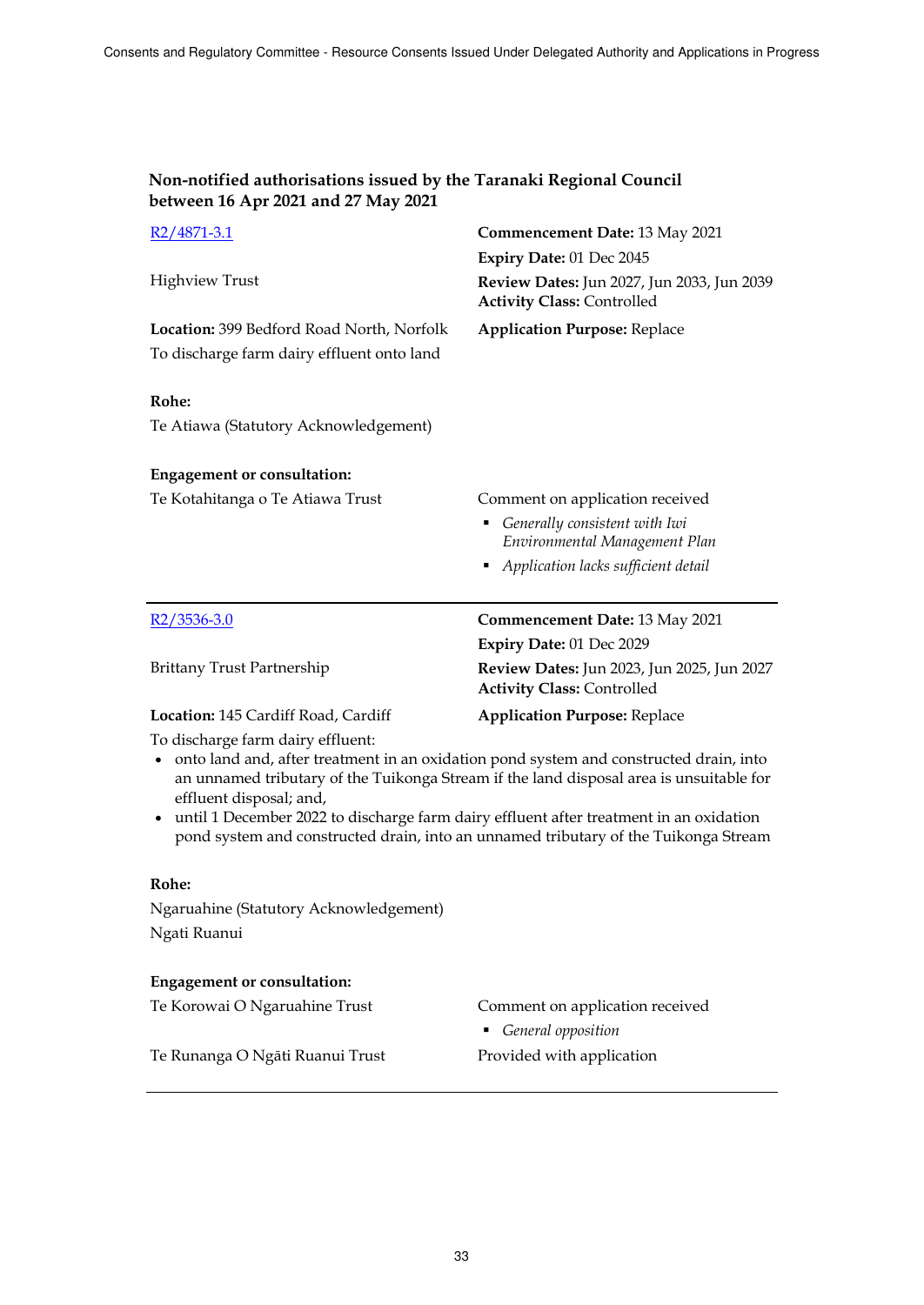| $R2/2696-3.0$                          | Commencement Date: 13 May 2021                                                         |
|----------------------------------------|----------------------------------------------------------------------------------------|
|                                        | Expiry Date: 01 Dec 2045                                                               |
| Shane & Margaret Helms                 | <b>Review Dates:</b> Jun 2027, Jun 2033, Jun 2039<br><b>Activity Class: Controlled</b> |
| Location: 533 Salisbury Road, Midhirst | <b>Application Purpose: Replace</b>                                                    |
|                                        |                                                                                        |

To discharge farm dairy effluent onto land, and until 1 December 2022 after treatment in an oxidation pond system and constructed drain, into an unnamed tributary of the Manganui River

# **Rohe:** Ngati Maru Ngati Ruanui

### **Engagement or consultation:**

| Te Runanga o Ngati Maru (Taranaki) Trust | Provided with application                               |
|------------------------------------------|---------------------------------------------------------|
| Te Runanga O Ngāti Ruanui Trust          | Provided with application                               |
|                                          |                                                         |
| R <sub>2</sub> /4321-3.0                 | Commencement Date: 17 May 2021                          |
|                                          | Expiry Date: 01 Dec 2046                                |
| Roger Michael & Colleen Ann Burr         | Review Dates: Jun 2022, Jun 2028,<br>Jun 2034, Jun 2040 |

**Location:** 823 Wingrove Road, Pukengahu **Application Purpose:** Replace To discharge farm dairy effluent onto land, and until 1 December 2022 after treatment in an oxidation pond system, constructed drain and wetland, into an unnamed tributary of the

### **Rohe:**

Patea River

Ngaa Rauru Kiitahi (Statutory Acknowledgement) Ngati Ruanui (Statutory Acknowledgement)

### **Engagement or consultation:**

| Te Kaahui o Rauru               | Provided witl |
|---------------------------------|---------------|
| Te Runanga O Ngāti Ruanui Trust | Provided witl |

h application h application

**Activity Class:** Controlled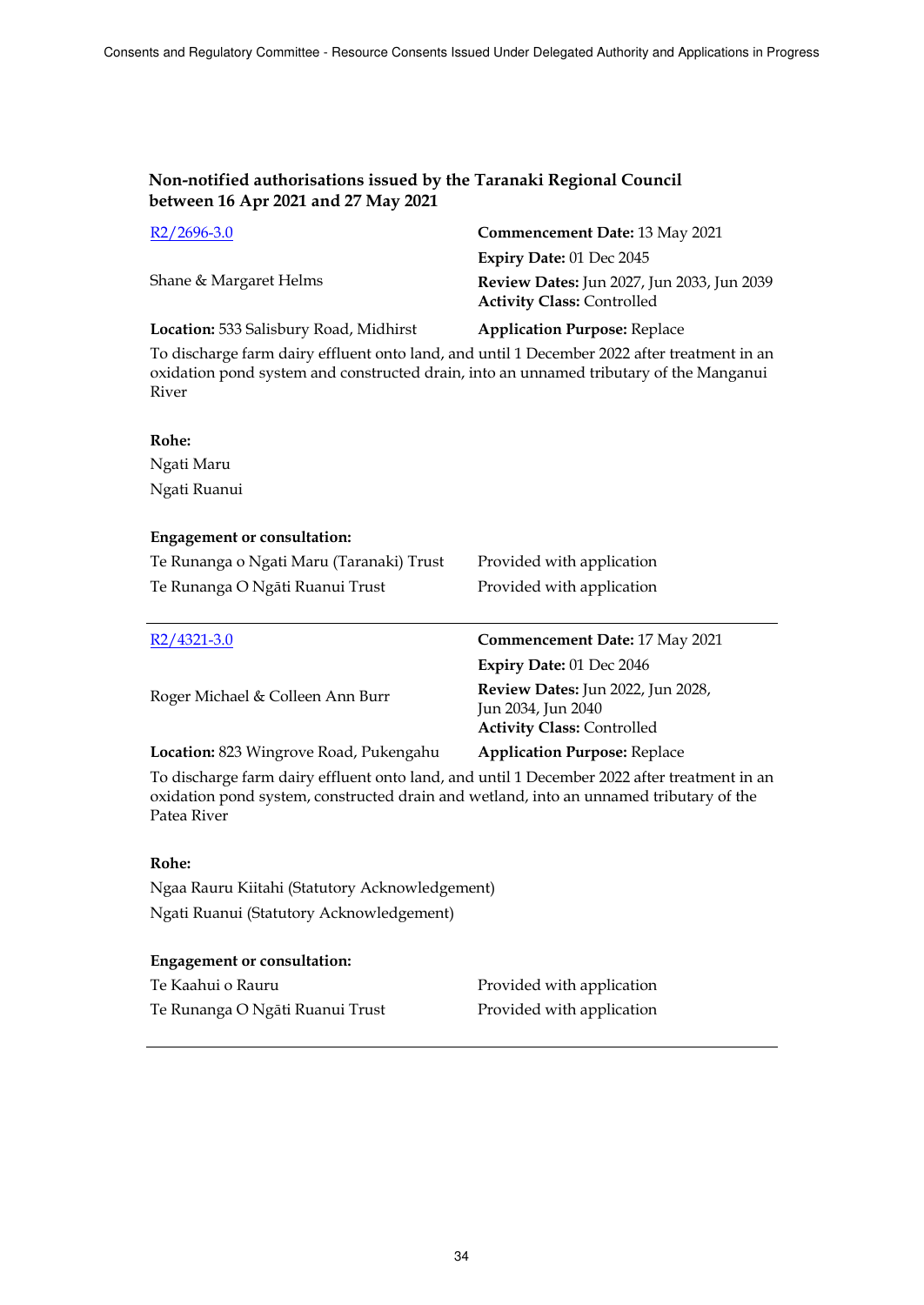| R2/7431-2.0                                                                           | Commencement Date: 17 May 2021                                                               |
|---------------------------------------------------------------------------------------|----------------------------------------------------------------------------------------------|
|                                                                                       | Expiry Date: 01 Dec 2046                                                                     |
| Longview Limited                                                                      | Review Dates: Jun 2022, Jun 2028,<br>Jun 2034, Jun 2040<br><b>Activity Class: Controlled</b> |
| Location: Jackson Road, Waiinu Beach                                                  | <b>Application Purpose: Replace</b>                                                          |
| To discharge farm dairy effluent onto land, and until 1 December 2022 after treatment |                                                                                              |

To discharge farm dairy effluent onto land, and until 1 December 2022 after treatment in an oxidation pond system and constructed drain, into the Waitotara River

### **Rohe:**

Ngaa Rauru Kiitahi (Statutory Acknowledgement)

| <b>Engagement or consultation:</b>          |                                                                                                     |
|---------------------------------------------|-----------------------------------------------------------------------------------------------------|
| Te Kaahui o Rauru                           | Provided with application                                                                           |
|                                             |                                                                                                     |
| $R2/2535-3.0$                               | <b>Commencement Date: 18 May 2021</b>                                                               |
|                                             | <b>Expiry Date: 01 Dec 2046</b>                                                                     |
| Skinner Boyde Farms                         | <b>Review Dates:</b> Jun 2022, Jun 2028,<br>Jun 2034, Jun 2040<br><b>Activity Class: Controlled</b> |
| <b>Location:</b> 72 Skinner Road, Stratford | <b>Application Purpose: Replace</b>                                                                 |
| To discharge farm dairy effluent onto land  |                                                                                                     |
|                                             |                                                                                                     |
| Rohe:                                       |                                                                                                     |
| Ngati Ruanui                                |                                                                                                     |
|                                             |                                                                                                     |
| <b>Engagement or consultation:</b>          |                                                                                                     |
| Te Runanga O Ngāti Ruanui Trust             | Provided with application                                                                           |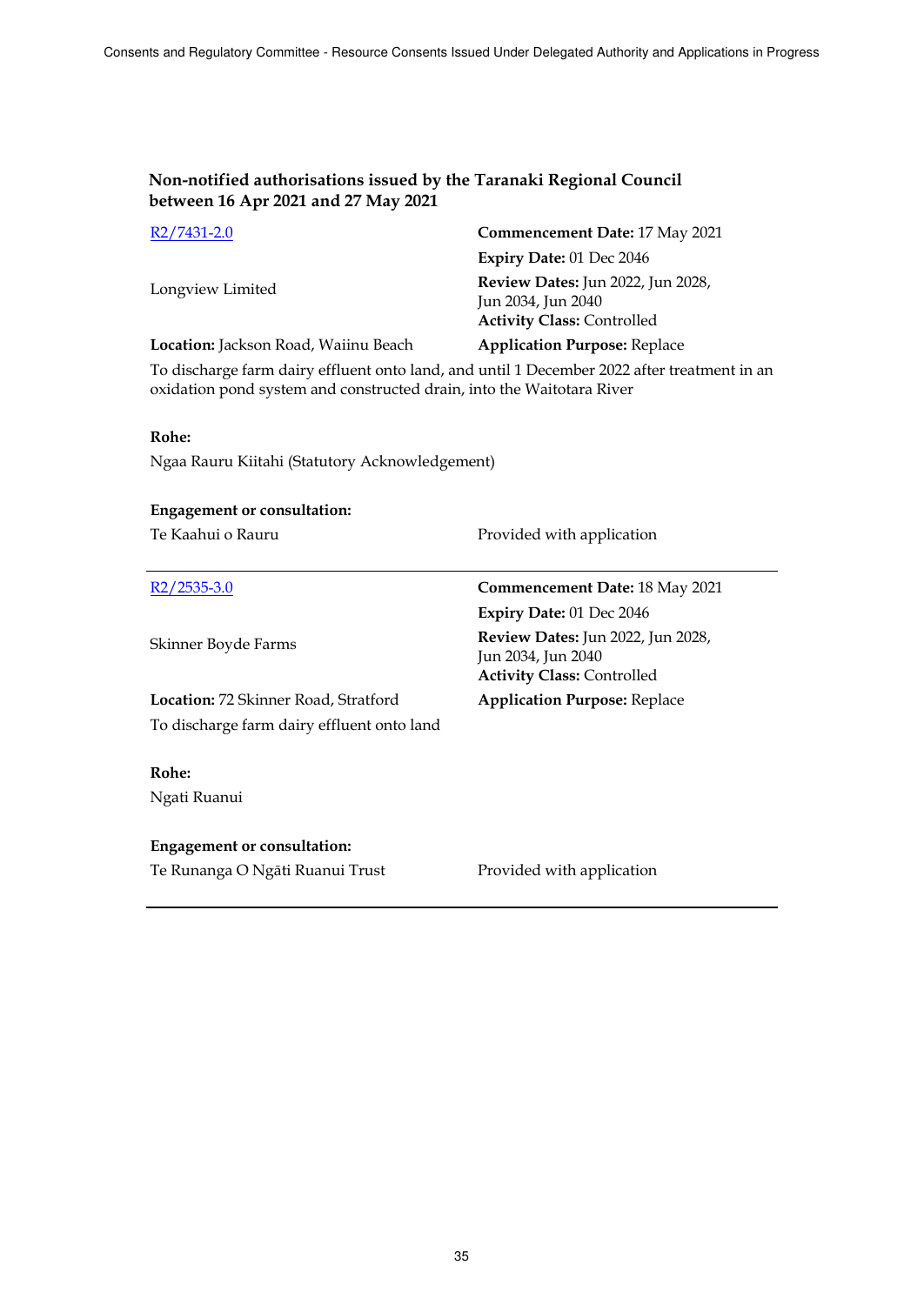| $R2/0504-4.1$                        | Commencement Date: 18 May 2021                                                               |
|--------------------------------------|----------------------------------------------------------------------------------------------|
|                                      | Expiry Date: $01$ Dec $2048$                                                                 |
| Lethol Farms Limited                 | Review Dates: Jun 2024, Jun 2030,<br>Jun 2036, Jun 2042<br><b>Activity Class: Controlled</b> |
| Location: 305 Arawhata Road, Opunake | <b>Application Purpose: Replace</b>                                                          |

To discharge farm dairy effluent onto land, and until 1 December 2022 after treatment in an oxidation pond system and constructed drain, into an unnamed tributary of the Arawhata Stream

#### **Rohe:**

Taranaki (Statutory Acknowledgement)

#### **Engagement or consultation:**

Te Kahui o Taranaki Trust Provided with application

| $R2/1990-3.0$                         | <b>Commencement Date: 18 May 2021</b>                                                                  |
|---------------------------------------|--------------------------------------------------------------------------------------------------------|
|                                       | Expiry Date: 01 Dec 2046                                                                               |
| GM & JA Fraser Trust                  | <b>Review Dates:</b> Jun 2022, Jun 2028,<br>Jun 2034, Jun 2040<br><b>Activity Class: Non-complying</b> |
| Location: 851 Main South Road, Mokoia | <b>Application Purpose: Replace</b>                                                                    |

To discharge farm dairy effluent onto land, and until 1 December 2022 after treatment in an oxidation pond system and wetland, into an unnamed tributary of the Tangahoe River

# **Rohe:**

Ngati Ruanui

#### **Engagement or consultation:**

Te Runanga O Ngāti Ruanui Trust Provided with application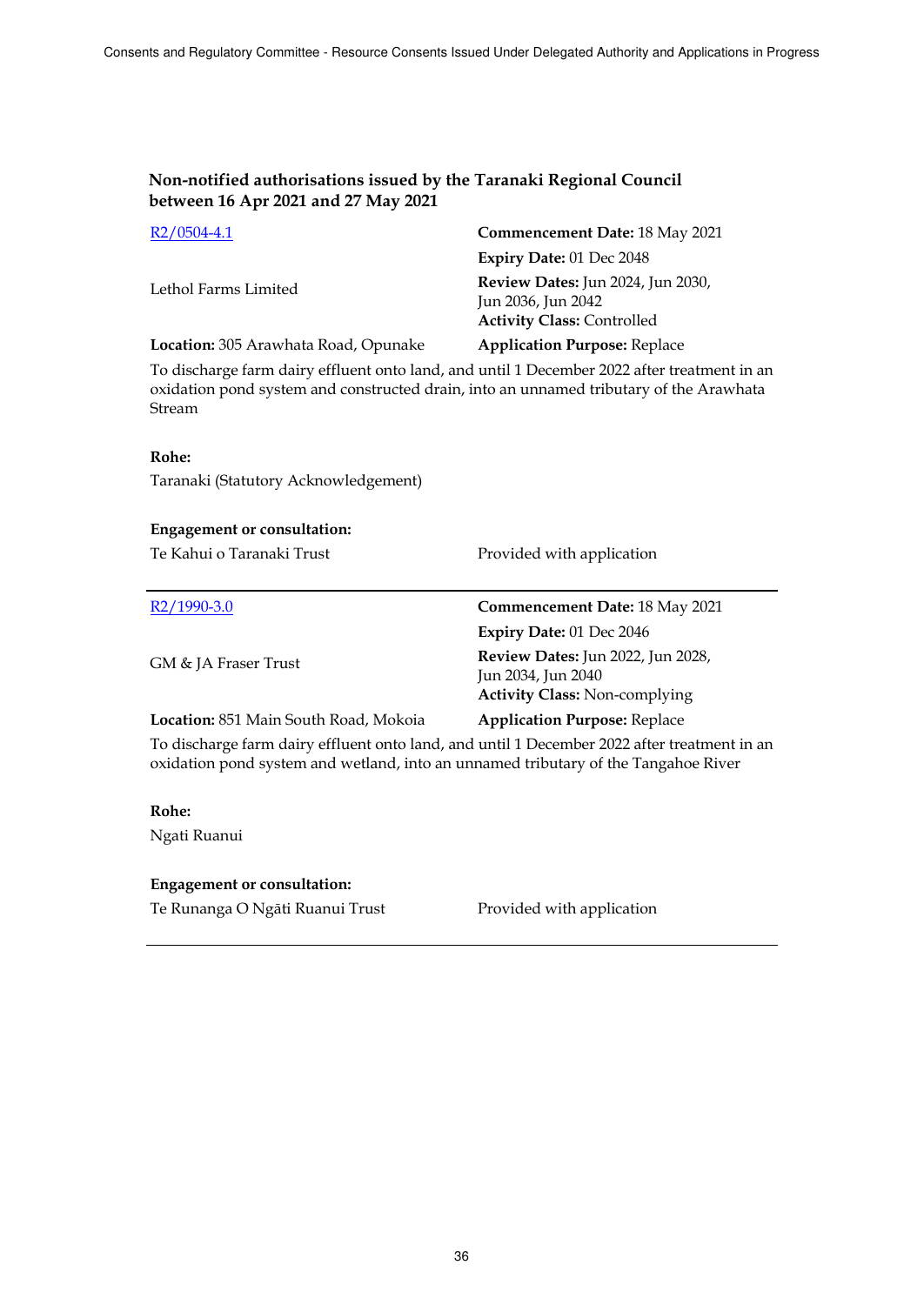| R <sub>2</sub> /9912-1.2                      | Commencement Date: 19 May 2021                                        |
|-----------------------------------------------|-----------------------------------------------------------------------|
|                                               | Expiry Date: $01$ Jun 2032                                            |
| GJ Meredith Limited                           | <b>Review Dates:</b> Jun 2026<br><b>Activity Class: Discretionary</b> |
| <b>Location:</b> 7 Catalina Place, Bell Block | <b>Application Purpose: Change</b>                                    |

To discharge stormwater from scrap metal storage and processing into the Waitaha Stream and into an unnamed tributary of the Mangaoraka Stream via the New Plymouth District Council reticulated stormwater system

Change of consent conditions to change site location and remove any reference to the De Havilland Drive site

#### **Rohe:**

Te Atiawa (Statutory Acknowledgement)

#### **Engagement or consultation:**

Te Kotahitanga o Te Atiawa Trust Provided with application

| $R2/10416 - 2.0$                        | Commencement Date: 19 May 2021                            |
|-----------------------------------------|-----------------------------------------------------------|
|                                         | Expiry Date: 01 Jun 2022                                  |
| Tree Awareness Management Limited       | <b>Review Dates:</b><br><b>Activity Class: Controlled</b> |
| Location: Tangahoe Valley Road, Ohangai | <b>Application Purpose: Replace</b>                       |

To use and remove a modified shipping container culvert in the bed of the Patete Stream within the Tangahoe Forest to provide temporary access for forest harvesting purposes

#### **Rohe:**

Ngati Ruanui

#### **Engagement or consultation:**

Te Runanga O Ngāti Ruanui Trust Provided with application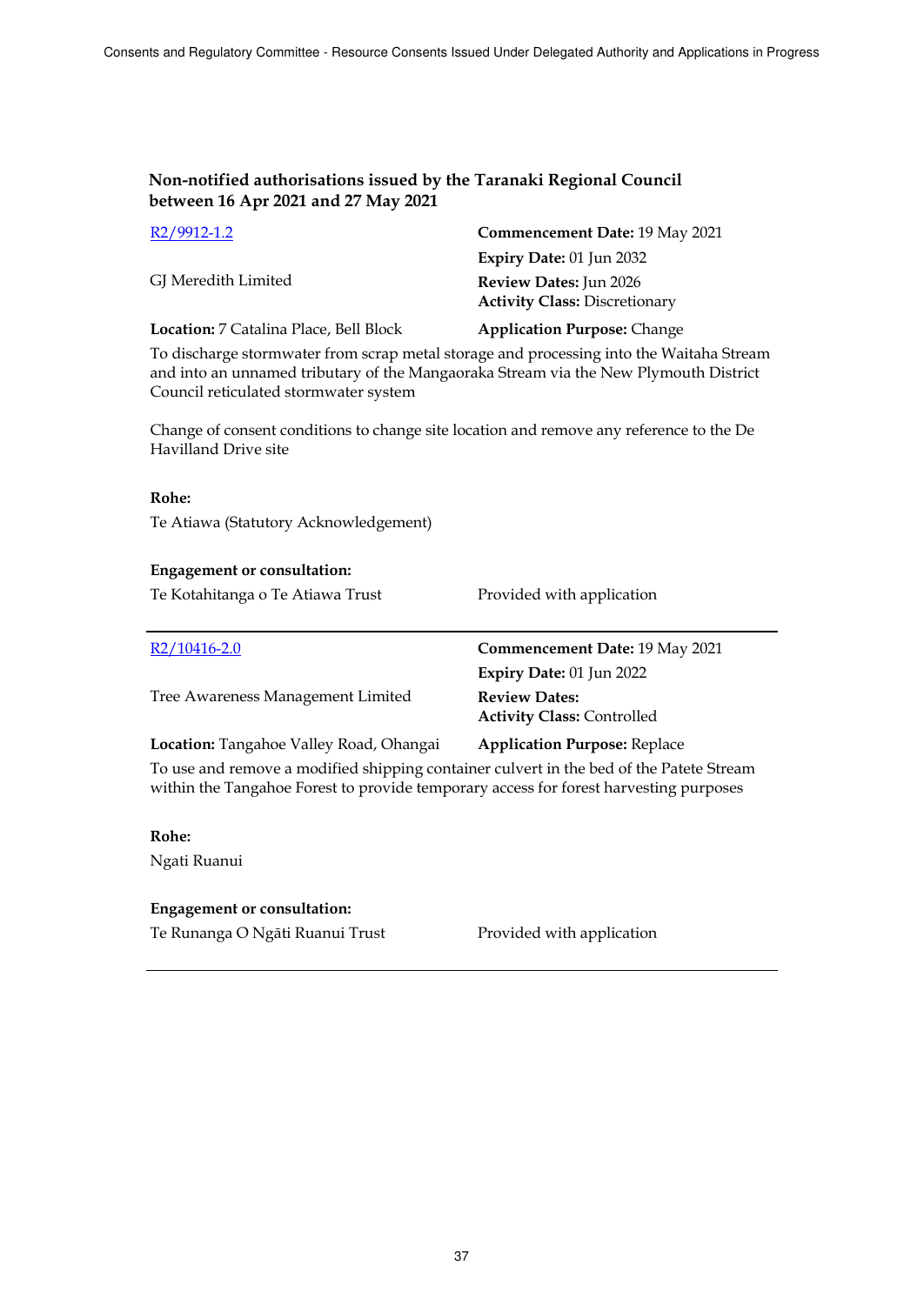| $R2/5677-2.0$                                                                                | Commencement Date: 20 May 2021                                        |
|----------------------------------------------------------------------------------------------|-----------------------------------------------------------------------|
|                                                                                              | Expiry Date: 01 Jun 2039                                              |
| Streamside Farm Limited                                                                      | Review Dates: Jun 2027, Jun 2033<br><b>Activity Class: Controlled</b> |
| Location: 266 Upper Durham Road,<br>Inglewood                                                | <b>Application Purpose: Replace</b>                                   |
| To discharge washdown water from the cleaning of broiler chicken sheds onto and into<br>land |                                                                       |

#### **Rohe:**

Te Atiawa (Statutory Acknowledgement)

#### **Engagement or consultation:**

| Te Kotahitanga o Te Atiawa Trust | Comment on application received |
|----------------------------------|---------------------------------|
|                                  | • Neither support or oppose     |

 *Application deficient – no engagement with Iwi/hapu* 

| $R2/5678-2.0$                                 | Commencement Date: 20 May 2021                                                      |
|-----------------------------------------------|-------------------------------------------------------------------------------------|
|                                               | Expiry Date: 01 Jun 2039                                                            |
| Streamside Farm Limited                       | Review Dates: Jun 2027, Jun 2033<br><b>Activity Class: Restricted discretionary</b> |
| Location: 266 Upper Durham Road,<br>Inglewood | <b>Application Purpose: Replace</b>                                                 |

To discharge emissions into the air from a poultry farming operation and associated practices including waste management activities

### **Rohe:**

Te Atiawa (Statutory Acknowledgement)

### **Engagement or consultation:**

Te Kotahitanga o Te Atiawa Trust Comment on application received

- *Neither support or oppose*
- *Application deficient – no engagement with Iwi/hapu*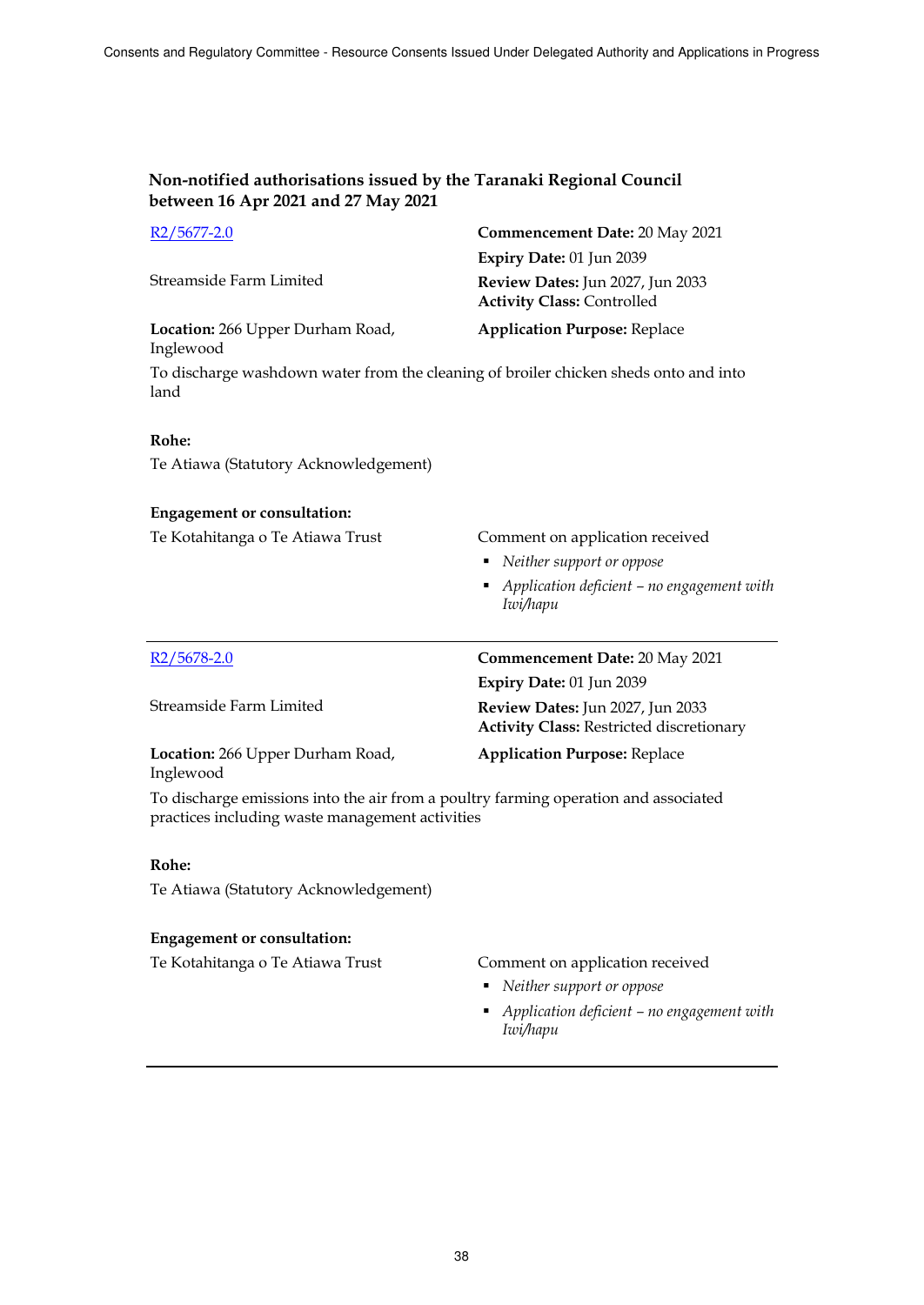| $R2/5976-2.0$                                                                                      | <b>Commencement Date: 21 May 2021</b>                                 |
|----------------------------------------------------------------------------------------------------|-----------------------------------------------------------------------|
|                                                                                                    | Expiry Date: 01 Jun 2039                                              |
| Tegel Foods Limited                                                                                | Review Dates: Jun 2027, Jun 2033<br><b>Activity Class: Controlled</b> |
| Location: 168 Avenue Road, Urenui (Property Application Purpose: Replace<br>owner: RN & MF Bryant) |                                                                       |
|                                                                                                    |                                                                       |

To discharge washdown water from the cleaning of chicken sheds onto and into land

### **Rohe:**

Ngati Mutunga (Statutory Acknowledgement)

# **Engagement or consultation:** Te Runanga o Ngati Mutunga Provided with application R2/5977-2.0 **Commencement Date:** 21 May 2021 Tegel Foods Limited **Expiry Date:** 01 Jun 2039 **Review Dates:** Jun 2027, Jun 2033 **Activity Class:** Restricted discretionary **Location:** 168 Avenue Road, Urenui (Property **Application Purpose:** Replace owner: RN & MF Bryant) To discharge emissions into the air from a poultry farming operation and associated practices including waste management activities **Rohe:** Ngati Mutunga (Statutory Acknowledgement)

### **Engagement or consultation:**

Te Runanga o Ngati Mutunga **Provided with application**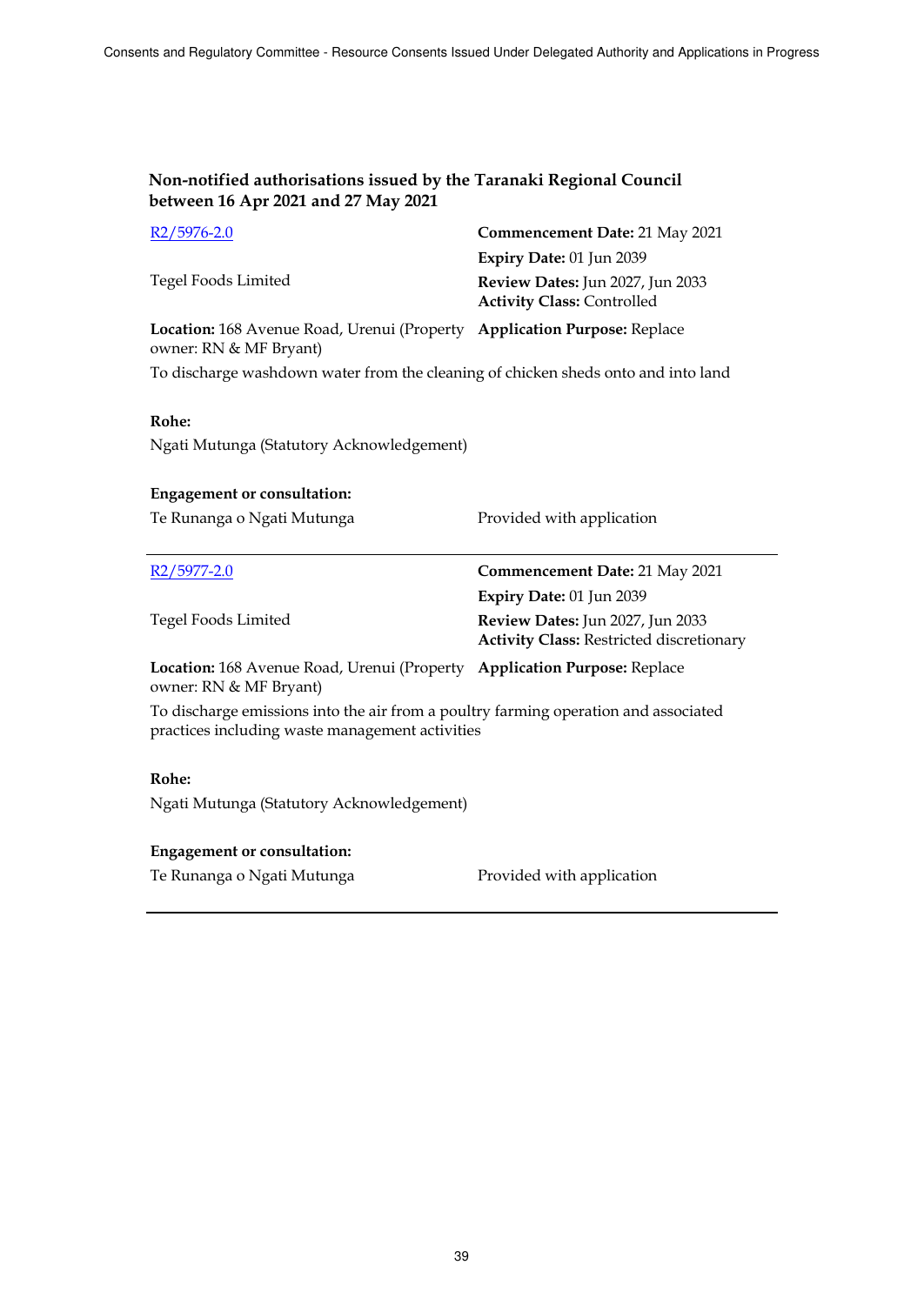| $R2/6056-2.0$                                                                 | Commencement Date: 24 May 2021                                        |
|-------------------------------------------------------------------------------|-----------------------------------------------------------------------|
|                                                                               | Expiry Date: 01 Jun 2039                                              |
| Tegel Foods Limited                                                           | Review Dates: Jun 2027, Jun 2033<br><b>Activity Class: Controlled</b> |
| Location: 116 Ngatimaru Road, Tikorangi<br>(Property owner: NJ & RJ Chilcott) | <b>Application Purpose: Replace</b>                                   |

To discharge washdown water from the cleaning of chicken sheds onto and into land

### **Rohe:**

Te Atiawa (Statutory Acknowledgement)

| <b>Engagement or consultation:</b>                                                                                                     |                                                                                     |  |
|----------------------------------------------------------------------------------------------------------------------------------------|-------------------------------------------------------------------------------------|--|
| Te Kotahitanga o Te Atiawa Trust                                                                                                       | Provided with application                                                           |  |
| $R2/6057-2.0$                                                                                                                          | Commencement Date: 24 May 2021                                                      |  |
|                                                                                                                                        | Expiry Date: $01$ Jun 2039                                                          |  |
| <b>Tegel Foods Limited</b>                                                                                                             | Review Dates: Jun 2027, Jun 2033<br><b>Activity Class: Restricted discretionary</b> |  |
| Location: 116 Ngatimaru Road, Tikorangi<br>(Property owner: NJ & RJ Chilcott)                                                          | <b>Application Purpose: Replace</b>                                                 |  |
| To discharge emissions into the air from a poultry farming operation and associated<br>practices including waste management activities |                                                                                     |  |

### **Rohe:**

Te Atiawa (Statutory Acknowledgement)

#### **Engagement or consultation:**

Te Kotahitanga o Te Atiawa Trust Provided with application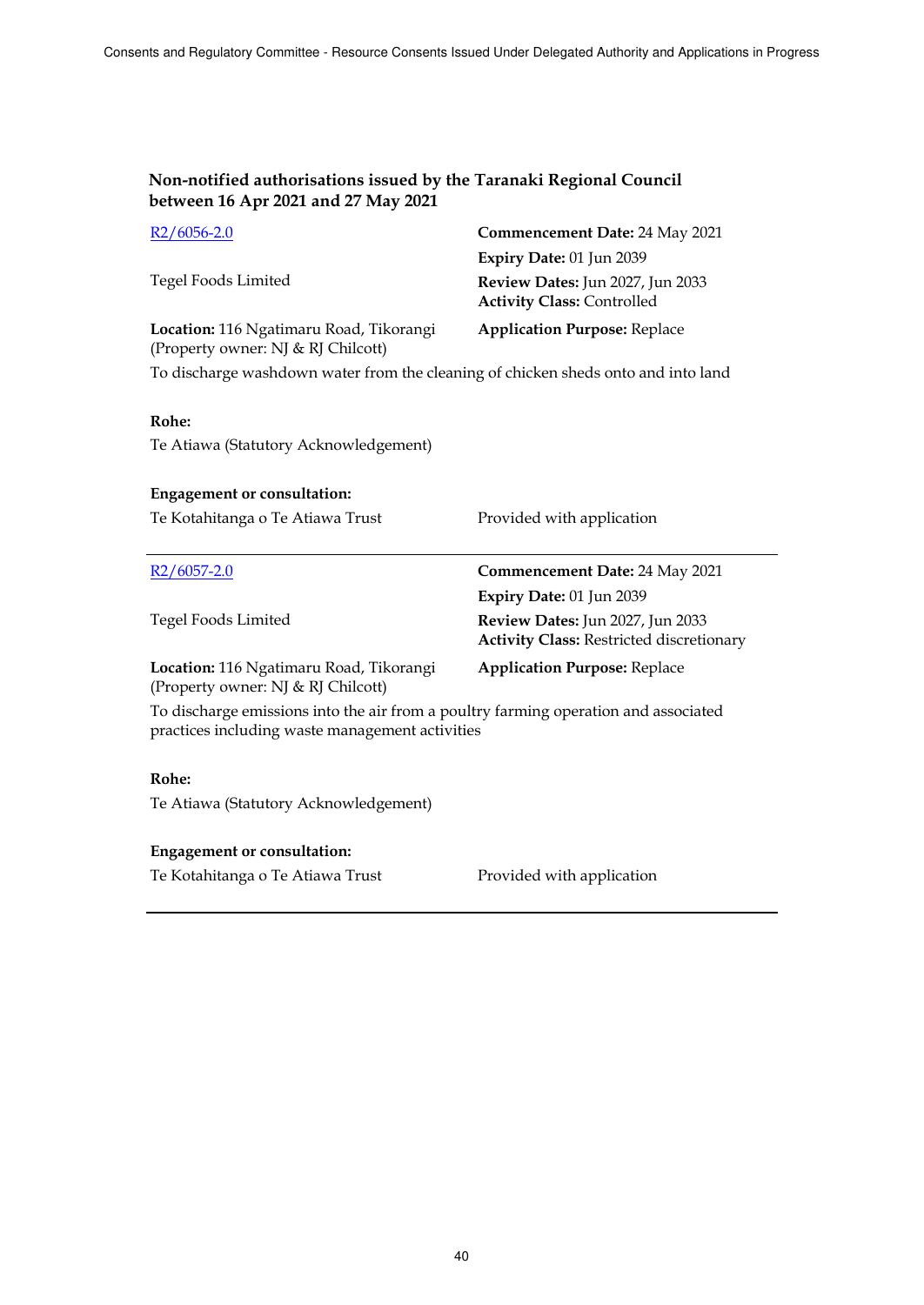| R <sub>2</sub> /6018-2.0                               | Commencement Date: 25 May 2021                                        |
|--------------------------------------------------------|-----------------------------------------------------------------------|
|                                                        | Expiry Date: 01 Jun 2039                                              |
| Aviagen New Zealand Limited                            | Review Dates: Jun 2027, Jun 2033<br><b>Activity Class: Controlled</b> |
| Location: 11 Waiiti Road, Waiiti                       | <b>Application Purpose: Replace</b>                                   |
| To discharge poultry washdown water onto and into land |                                                                       |
|                                                        |                                                                       |
| Rohe:                                                  |                                                                       |
| Ngati Mutunga                                          |                                                                       |
| Ngati Tama                                             |                                                                       |
|                                                        |                                                                       |
| <b>Engagement or consultation:</b>                     |                                                                       |
| Te Runanga o Ngati Mutunga                             | Comment on application received                                       |
|                                                        | No specific comment about the proposal                                |
|                                                        |                                                                       |
| Te Runanga O Ngati Tama                                | Provided with application                                             |
|                                                        |                                                                       |
| R <sub>2</sub> /6098-2.0                               | <b>Commencement Date: 26 May 2021</b>                                 |
|                                                        | Expiry Date: 01 Jun 2039                                              |
| Aviagen New Zealand Limited                            | Review Dates: Jun 2027, Jun 2033<br><b>Activity Class: Controlled</b> |
| Location: 956 Pukearuhe Road, Waiiti                   | <b>Application Purpose: Replace</b>                                   |
| To discharge poultry washdown water onto and into land |                                                                       |
|                                                        |                                                                       |
| Rohe:                                                  |                                                                       |
| Ngati Tama                                             |                                                                       |
|                                                        |                                                                       |
| <b>Engagement or consultation:</b>                     |                                                                       |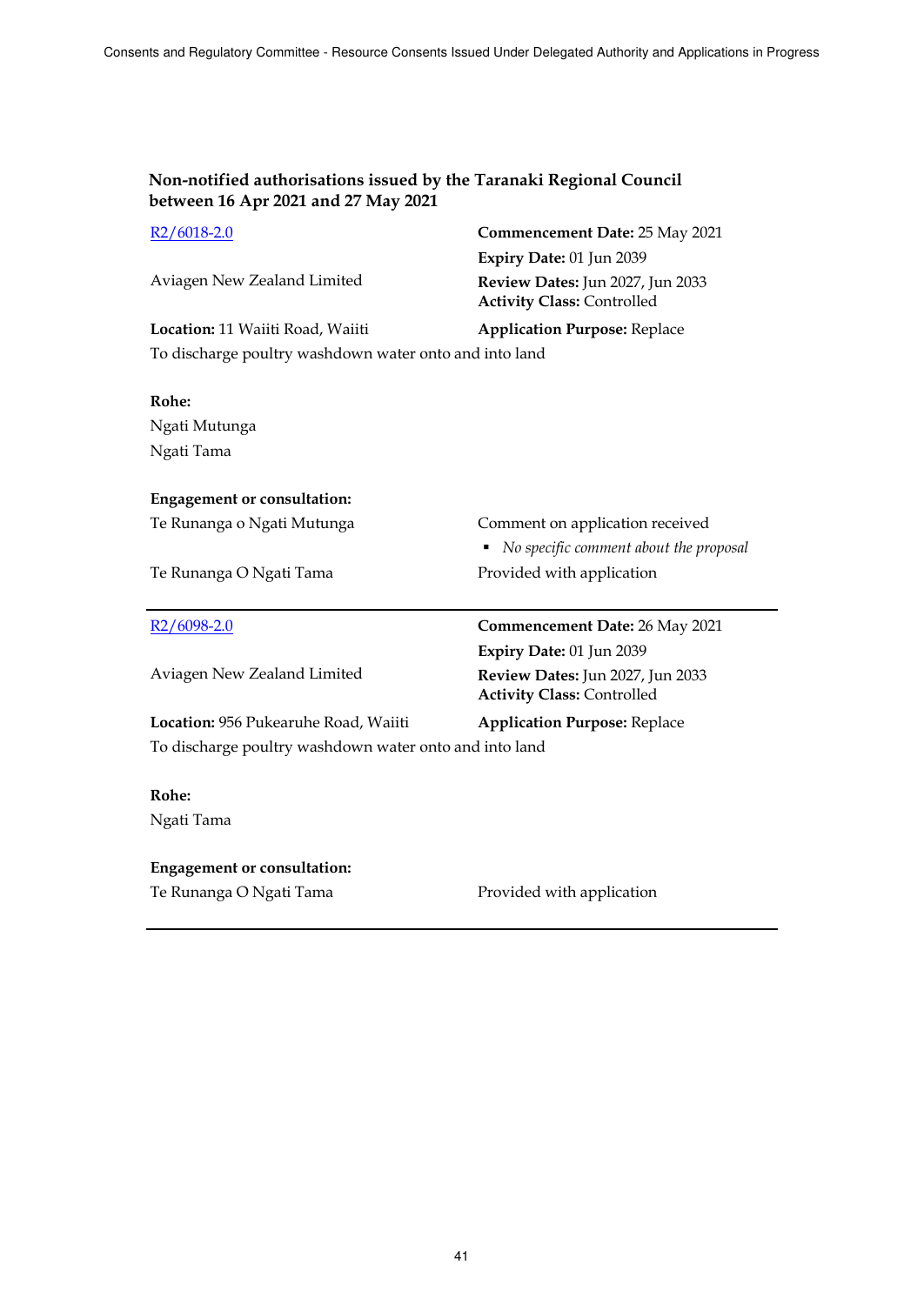| $R2/1621-4.0$                                                                                                                                                                                                  | Commencement Date: 27 May 2021                                                                                     |  |
|----------------------------------------------------------------------------------------------------------------------------------------------------------------------------------------------------------------|--------------------------------------------------------------------------------------------------------------------|--|
| <b>Bushline Trust</b>                                                                                                                                                                                          | Expiry Date: 01 Dec 2029<br><b>Review Dates: Jun 2023, Jun 2025, Jun 2027</b><br><b>Activity Class: Controlled</b> |  |
| Location: 1045 Rowan Road, Mahoe                                                                                                                                                                               | <b>Application Purpose: Replace</b>                                                                                |  |
| To discharge farm dairy effluent onto land and after treatment in an oxidation pond system<br>into an unnamed tributary of Kellys Creek if the land disposal area is unsuitable for<br>effluent disposal       |                                                                                                                    |  |
| Rohe:                                                                                                                                                                                                          |                                                                                                                    |  |
| Ngaruahine (Statutory Acknowledgement)                                                                                                                                                                         |                                                                                                                    |  |
| <b>Engagement or consultation:</b>                                                                                                                                                                             |                                                                                                                    |  |
| Te Korowai O Ngaruahine Trust                                                                                                                                                                                  | Comment on application received<br>• General opposition                                                            |  |
|                                                                                                                                                                                                                |                                                                                                                    |  |
| R <sub>2</sub> /1784-4.0                                                                                                                                                                                       | <b>Commencement Date: 27 May 2021</b>                                                                              |  |
|                                                                                                                                                                                                                | Expiry Date: 01 Dec 2029                                                                                           |  |
| <b>Bushline Trust</b>                                                                                                                                                                                          | Review Dates: Jun 2023, Jun 2025, Jun 2027<br><b>Activity Class: Controlled</b>                                    |  |
| Location: 1120 Rowan Road, Mahoe                                                                                                                                                                               | <b>Application Purpose: Replace</b>                                                                                |  |
| To discharge farm dairy effluent onto land and after treatment in an oxidation pond system<br>into an unnamed tributary of Little Dunns Creek if the land disposal area is unsuitable for<br>effluent disposal |                                                                                                                    |  |
| Rohe:                                                                                                                                                                                                          |                                                                                                                    |  |
| Ngaruahine (Statutory Acknowledgement)                                                                                                                                                                         |                                                                                                                    |  |
| <b>Engagement or consultation:</b>                                                                                                                                                                             |                                                                                                                    |  |